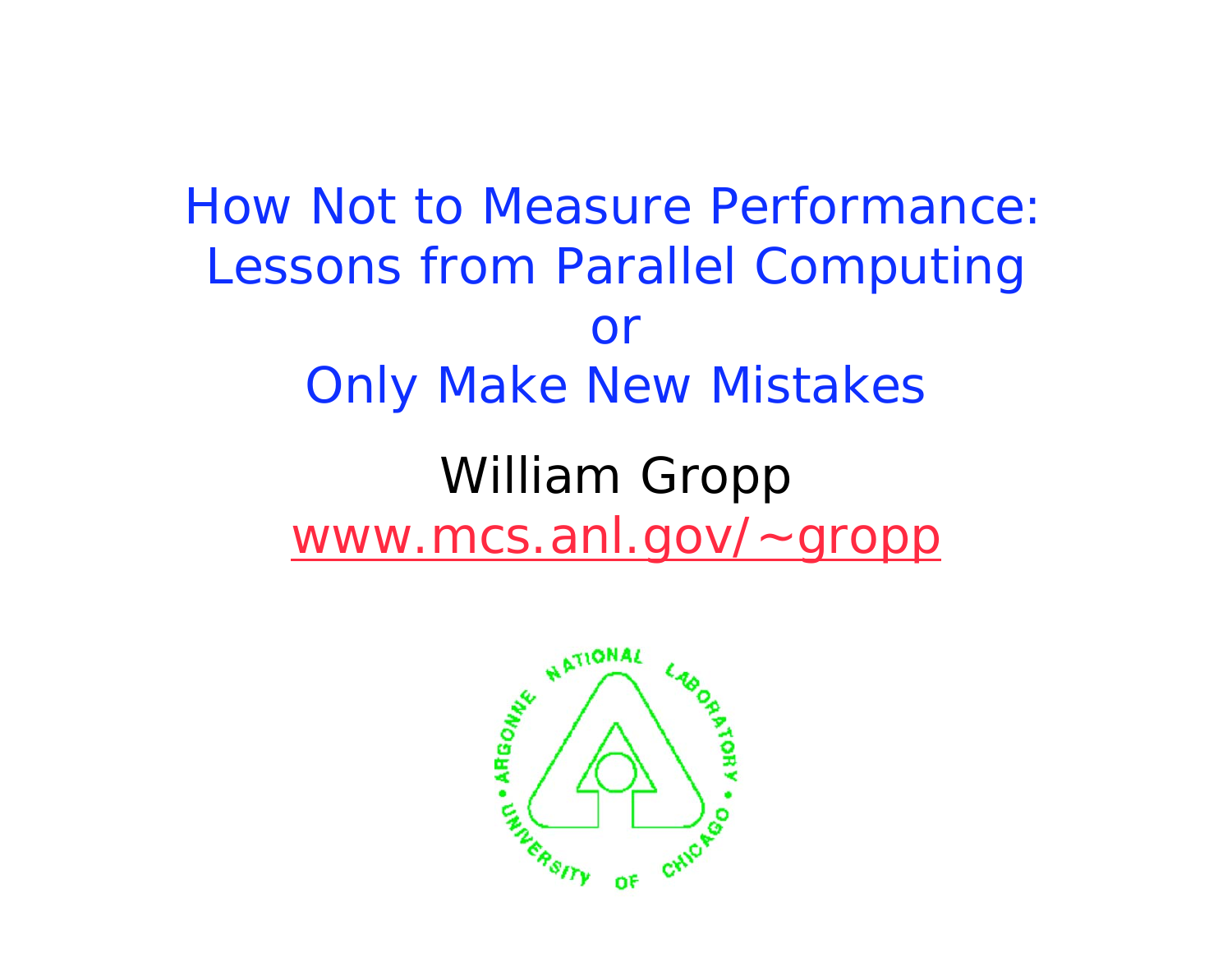#### Why Measure Performance?

- Publish papers or sell product
- Engineer a solution to performance goals
	- ◆ Predict performance
	- ◆ Tune systems
- Understand limitations of current systems (research into the future)
- Diagnose or predict performance problems
- • Compare methods/systems (publish *good* papers)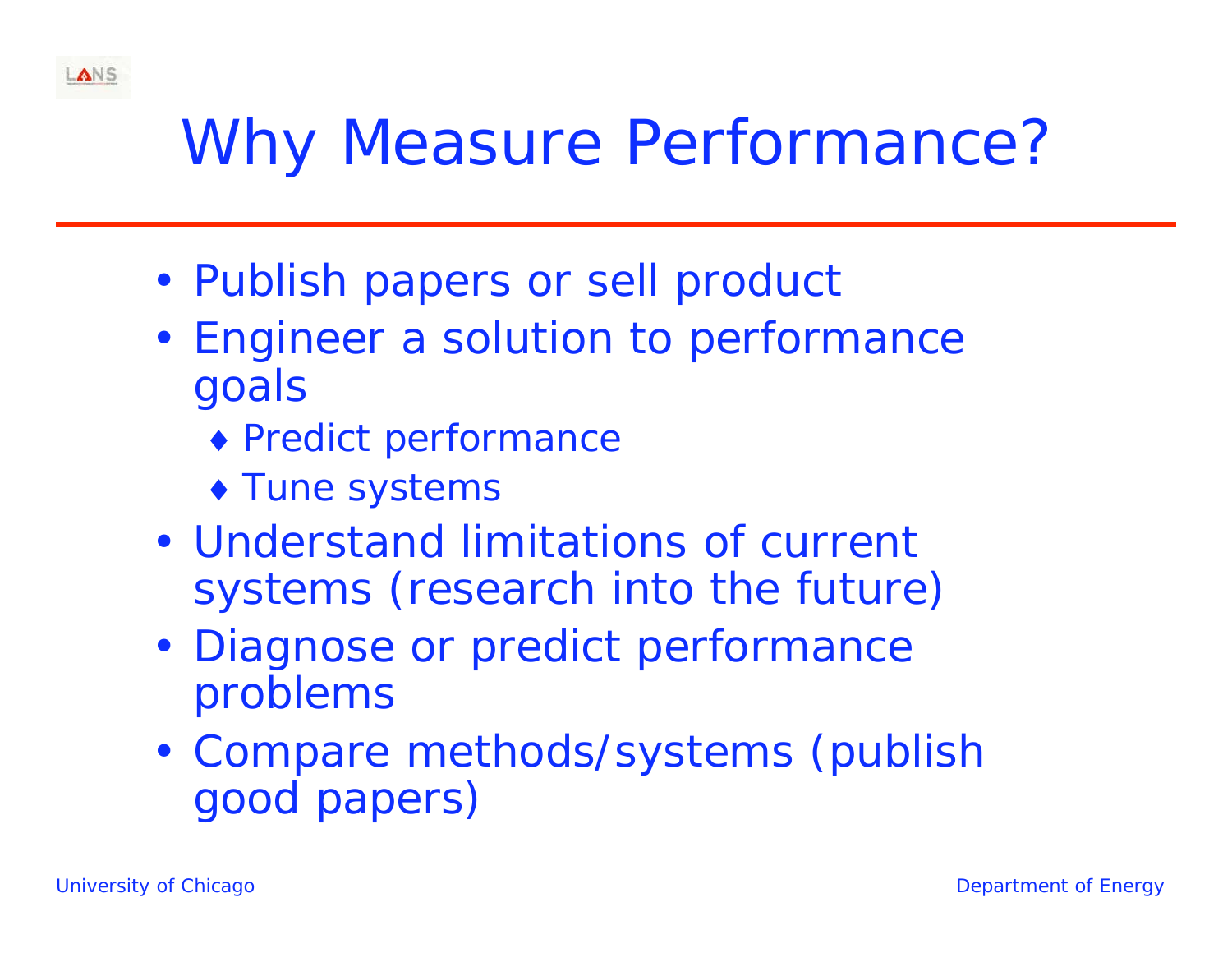#### What Kinds of Measurement?

- Means-based
	- Measure what you can
- Ends-based
	- Measure what you need to know
- One way to test:
	- Does improving the measured value improve the user's experience?
- Examples:
	- FLOPS are usually means-based
		- Not related to solving a problem
		- Often rewards poor algorithms
	- Wall clock times are ends-based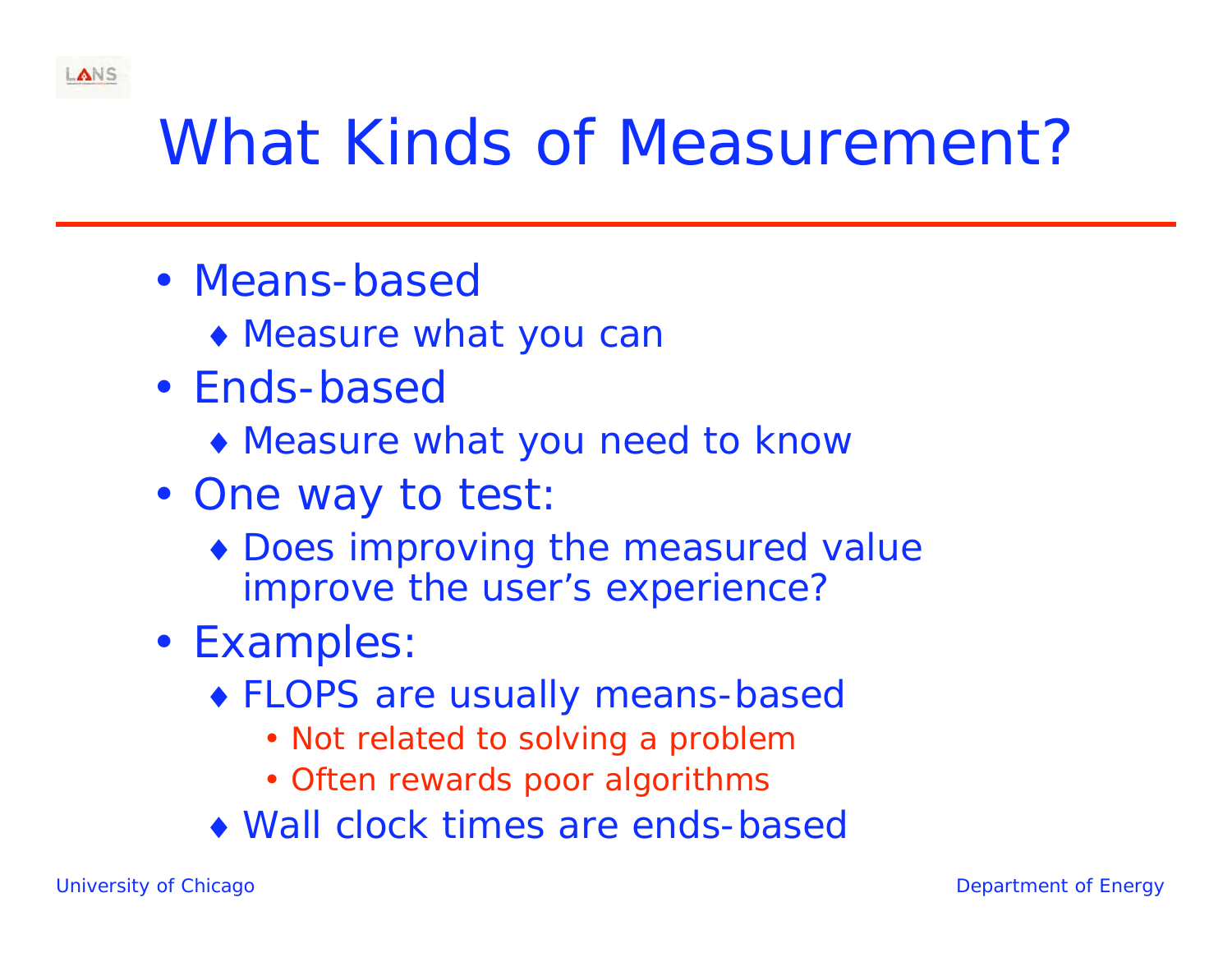

# Some Characteristics of Good Benchmarks

- Repeatable
	- Perhaps in a statistical sense
- Easy to use
- Consistent in meaning across systems
- Consistent in result
	- If the benchmark says "A is better than B" then a user would say the same
	- Lilja calls this "Reliable"
- Unbiased
	- ◆ Independent of stakeholder interests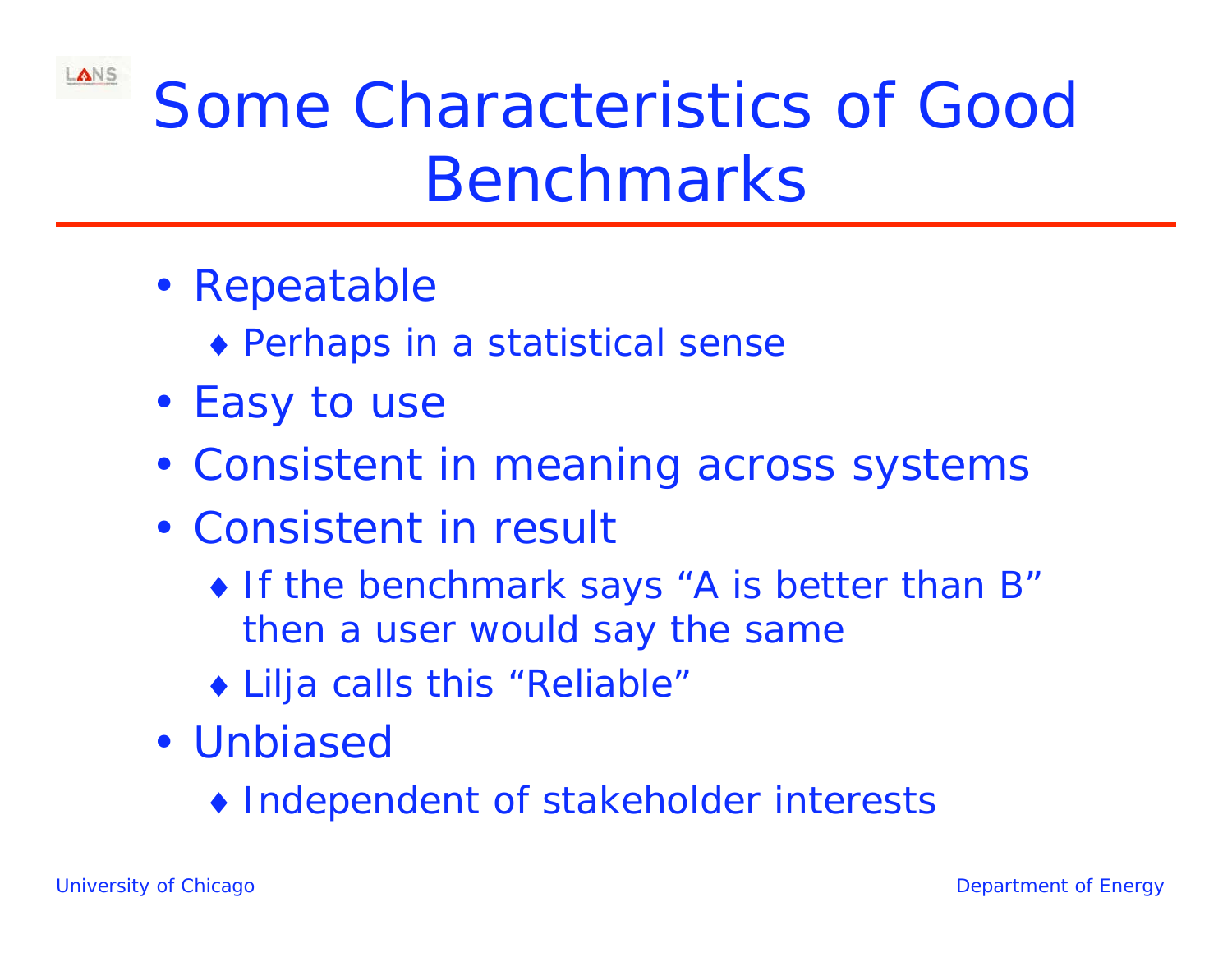

#### What Do We Know?

- Many performance-related books and papers
	- *The Science of Computer Benchmarking*, Roger Hockney, 1996
		- Emphasizes HPC, particularly parallel/vector
	- *Measuring Computer Performance*, David Lilja, 2000
		- Really a book in basis statistics for computer scientists
- Unfortunately, much of the work is of limited use
	- ◆ Best captured by a famous short paper by David Bailey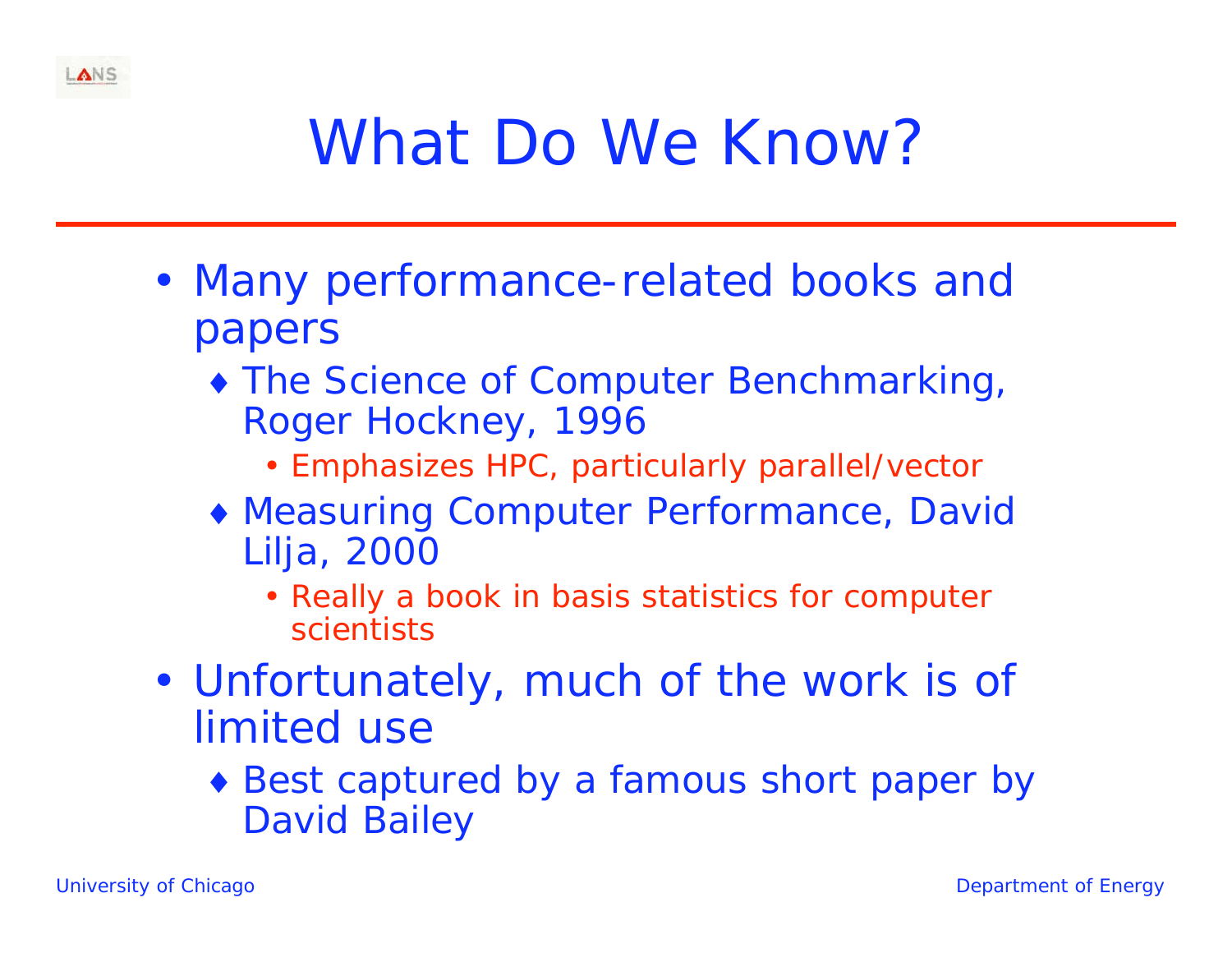LANS

#### Twelve Ways to Fool the Masses (paraphrased from David Bailey)

- 1. Quote only 32-bit performance results
- 2. Present results for an inner kernel and then represent these as the performance of the entire application
- 3. Quietly employ assembly code
- 4. Scale problem with the number of processors but omit any mention of this
- 5. Quote performance results projected to a full system
- 6. Compare your results against scalar, unoptimized code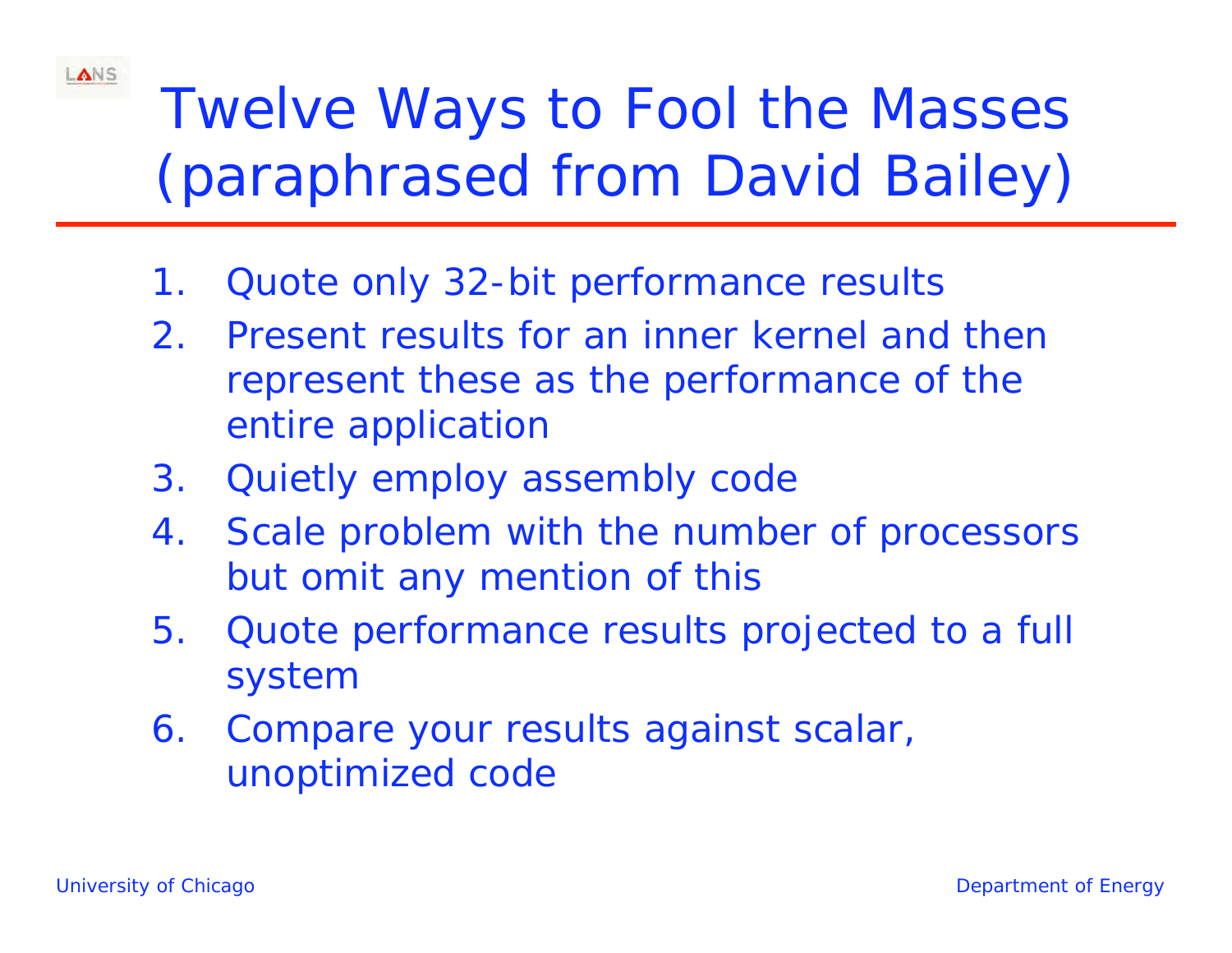

### Twelve Ways (continued)

- 7. When direct run time comparisons are required, compare with an old code on an obsolete system
- 8. If MFLOPS rates must be quoted, base the operation count on the parallel implementation, not the best sequential implementation
- 9. Quote performance in terms of processor utilization, parallel speedups, or MFLOPS/\$
- 10. Mutilate the algorithm used in the parallel implementation to match the architecture
- 11. Measure parallel run times on a dedicated system but measure conventional run times in a busy environment
- 12. If all else fails, show pretty pictures and animated videos, and don't talk about performance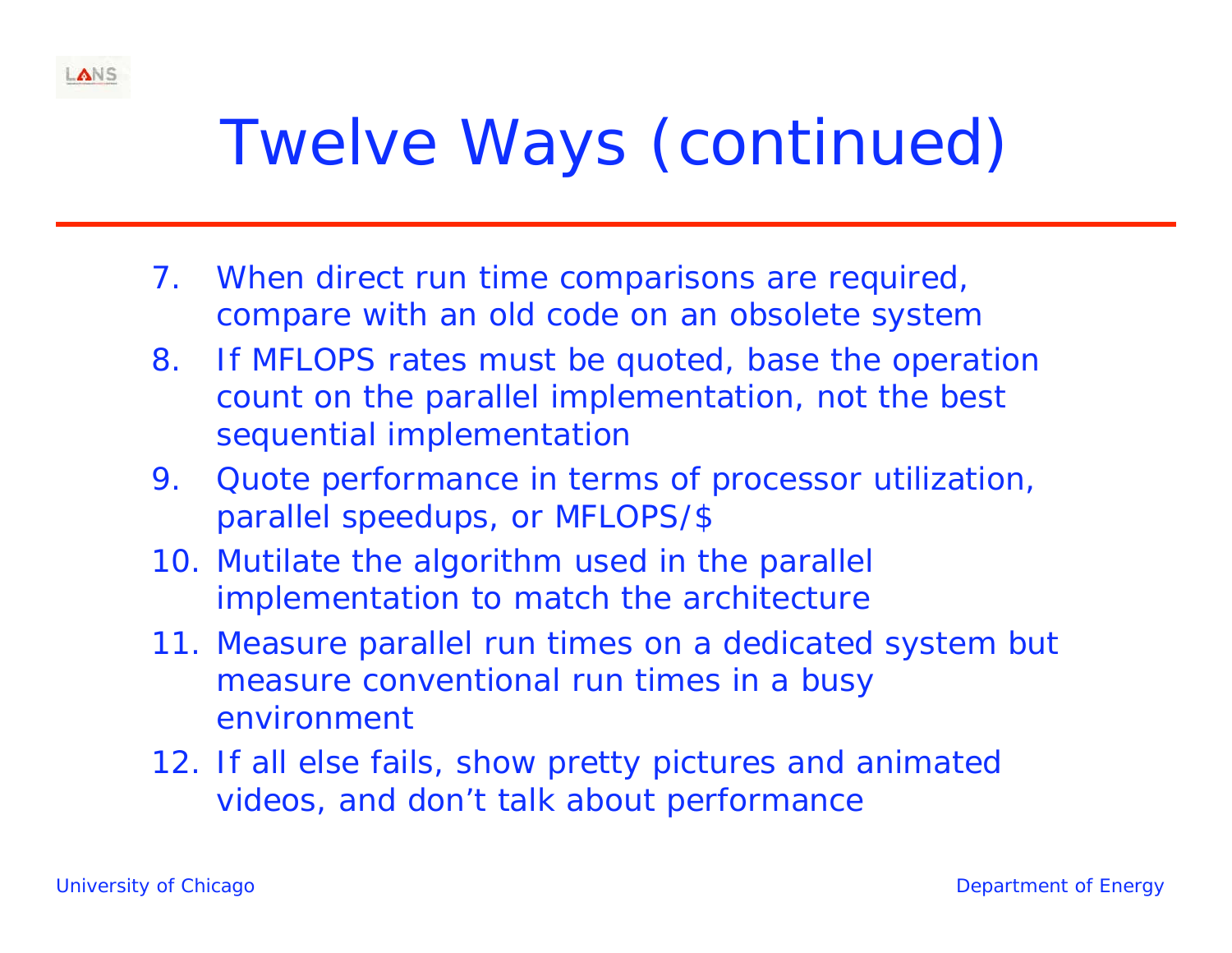

### Why is this relevant?

- There are similarities between parallel and grid computing
	- Multiple processing elements connected by a network
	- Data as well as compute-centric applications
- And there are differences
	- ◆ Where to begin?
		- Relevant applications
		- Potentially much higher latencies
		- Security
		- Administration
		- Reliability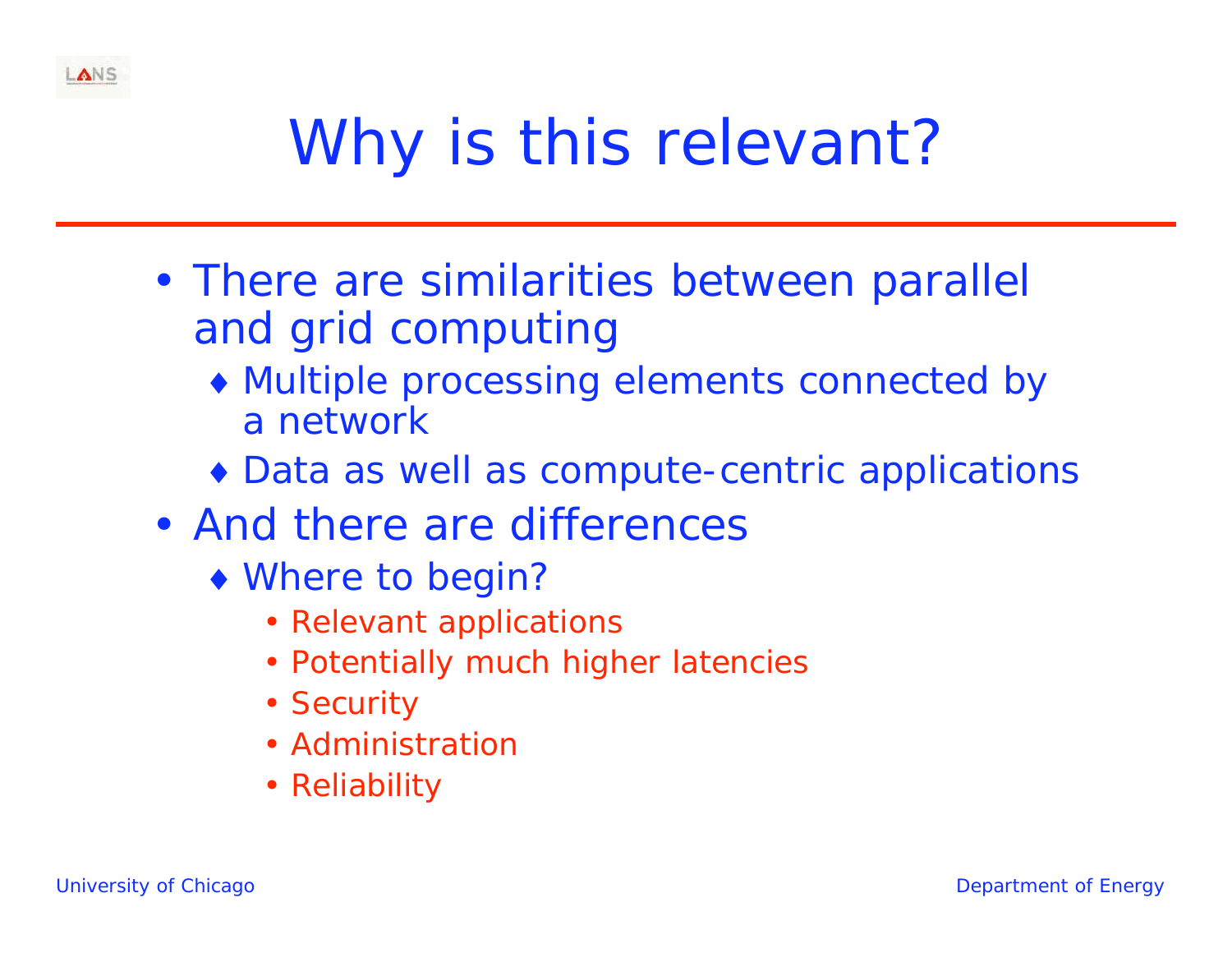#### What's similar with the Grid

- Many parallel systems are clusters or constellations
- Some grid applications are distributed computing



• Others involve distributed I/O, similar to parallel I/O issues

ANS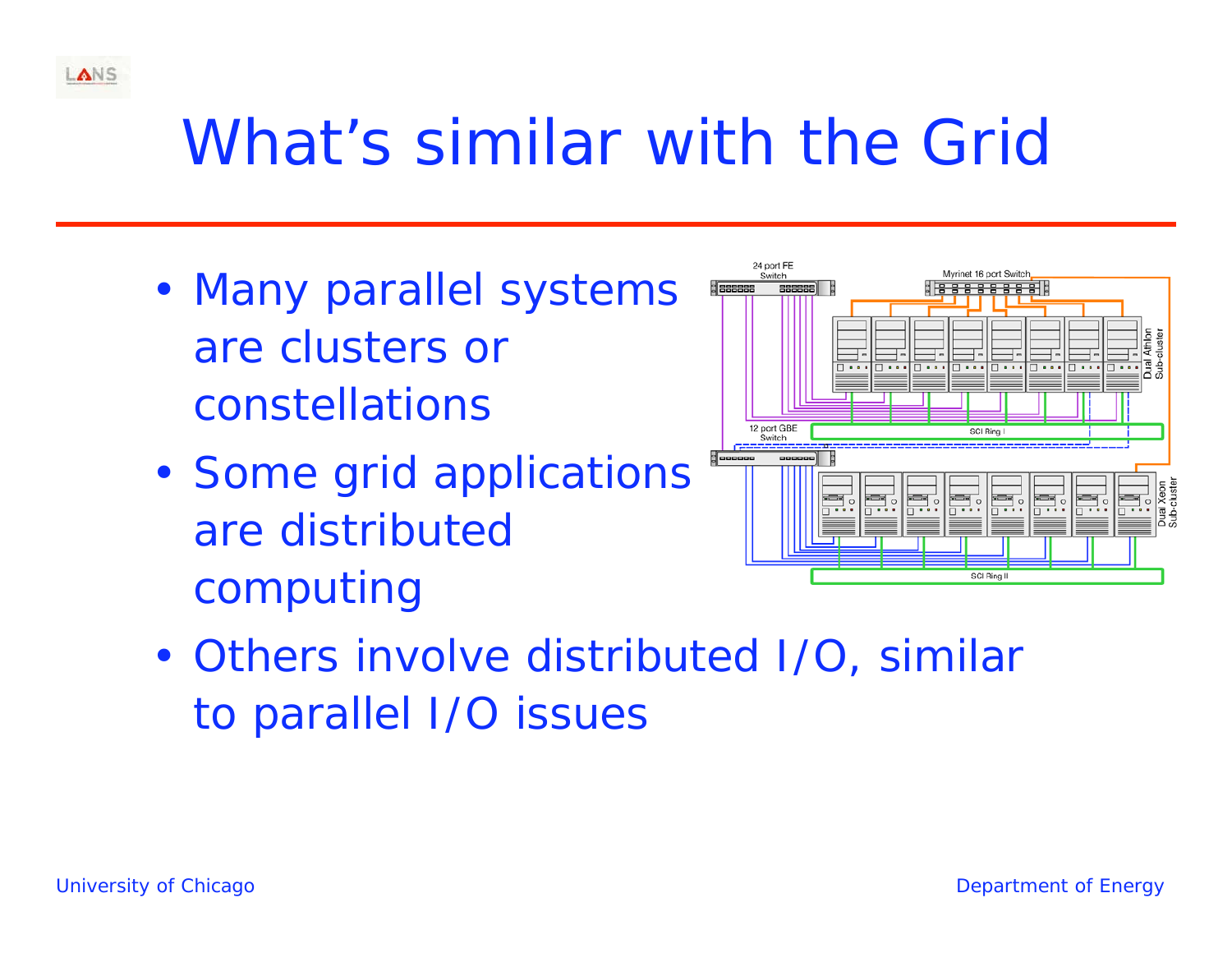What's Different About the Grid?

- Goals: Shared resource
	- No exact reproducibility of experimental conditions
		- Classic MPPs have very good reproducibility
		- Clusters less so
- No central control in operation
- Very complex paths for messaging; multiple transport types
- Very high latency
	- Latency in the ms (>10<sup>7</sup> operations!)
	- Leads to asynchronous applications
	- Performance goals emphasize bulk or realtime performance
- Often a greater software gap between the application and the hardware

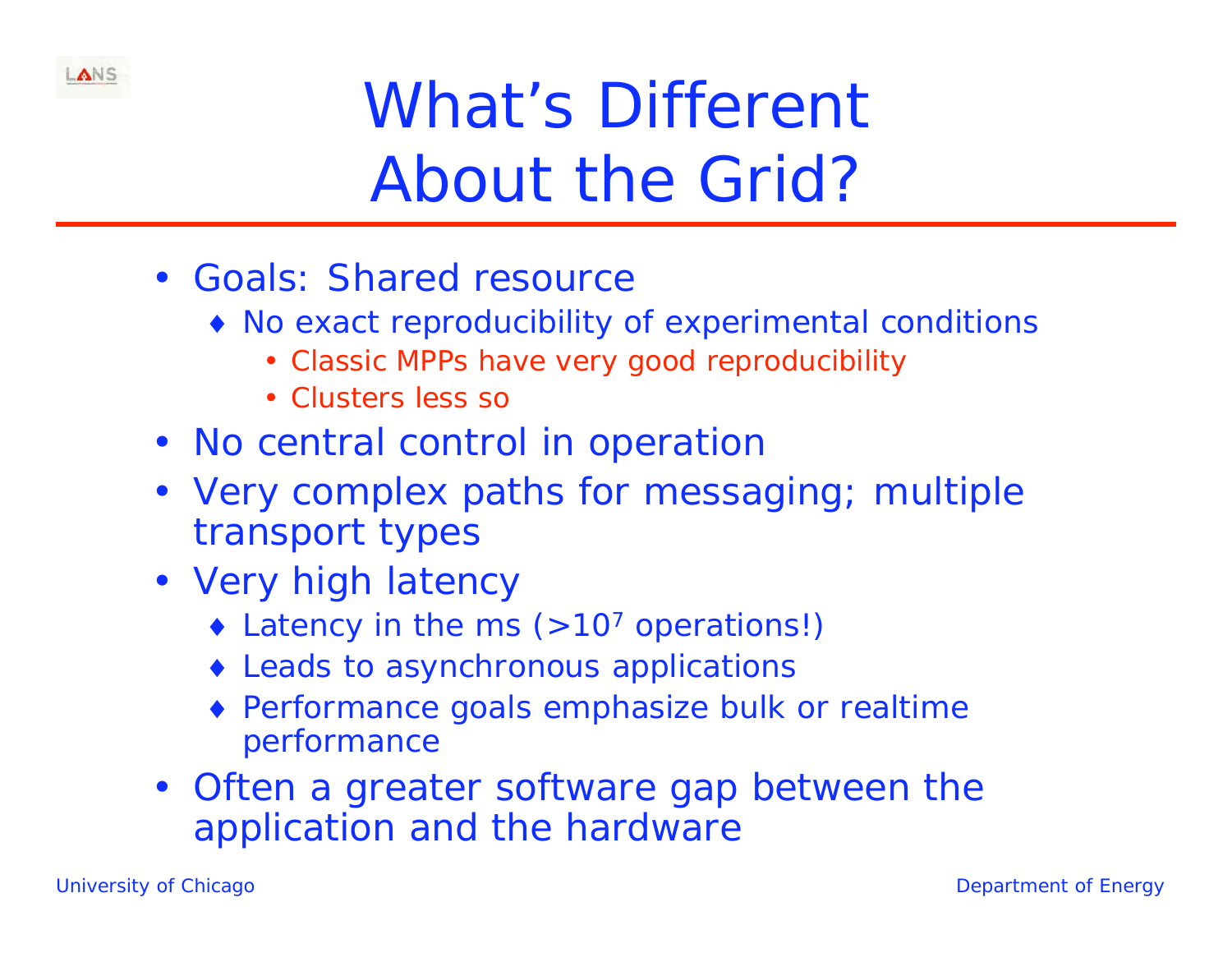

#### What Can We Learn About Benchmarks From the MPP Experience

- What has worked • Kinds of benchmarks
- What has *not* worked
	- May be more valuable
- What we should have done
	- ◆ How to measure
	- ◆ How to choose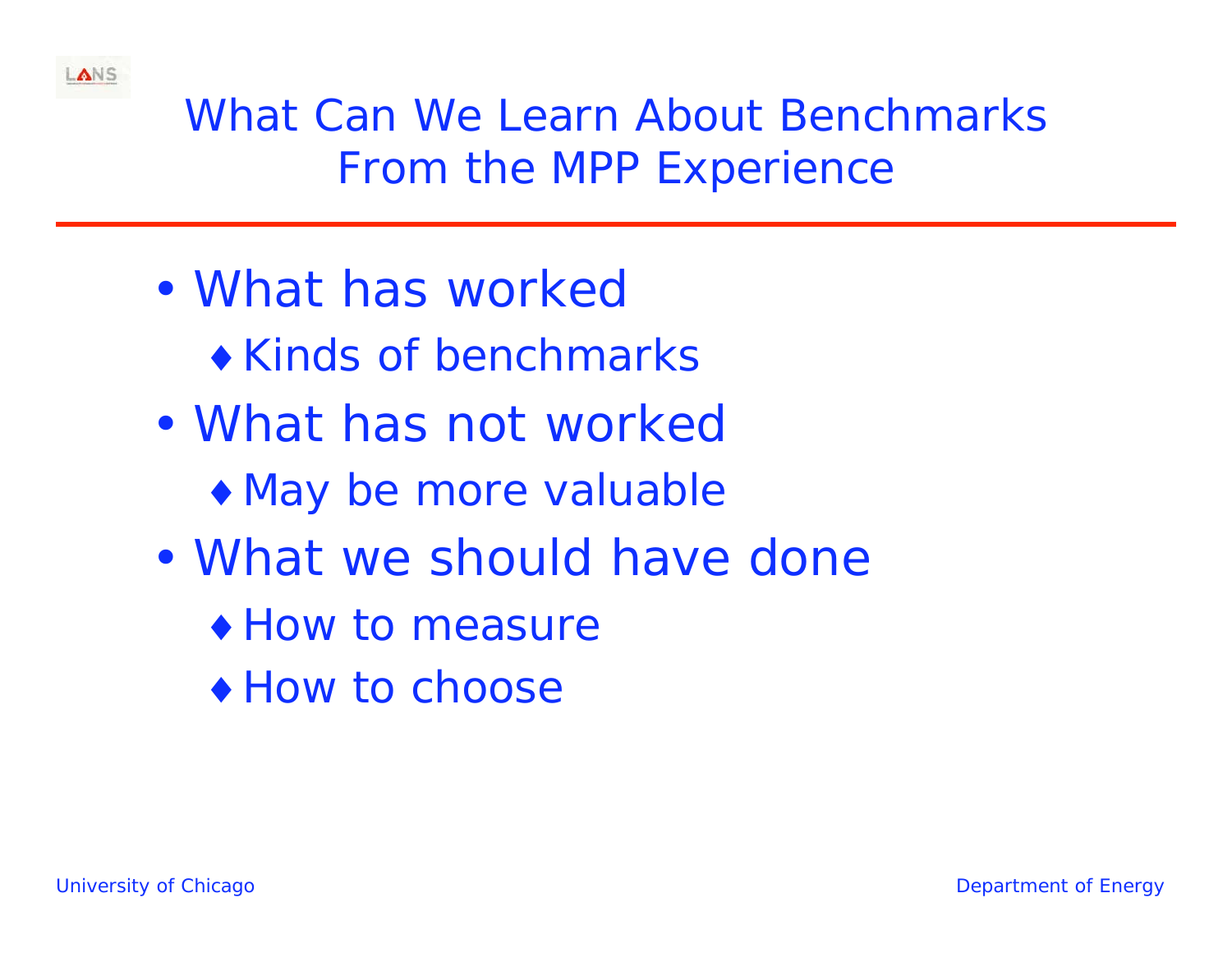

#### Some Kinds of Benchmarks

- $\bullet$  Microbenchmarks
	- Small, easily understood code
	- Runs on (most) systems unchanged
	- Measures a well-defined\* quantity
	- $\triangle$  But
		- May not address the *reason* for benchmarking
- Application benchmarks
	- Large, awkward, complex code
	- ◆ Often uses non-portable constructs
	- Measures an application-defined quantity
		- May be what you want
- Synthetic benchmarks and program kernels
	- Attempt to capture key features of applications benchmarks but without the problems
		- But only valuable to the extent that they are in fact representative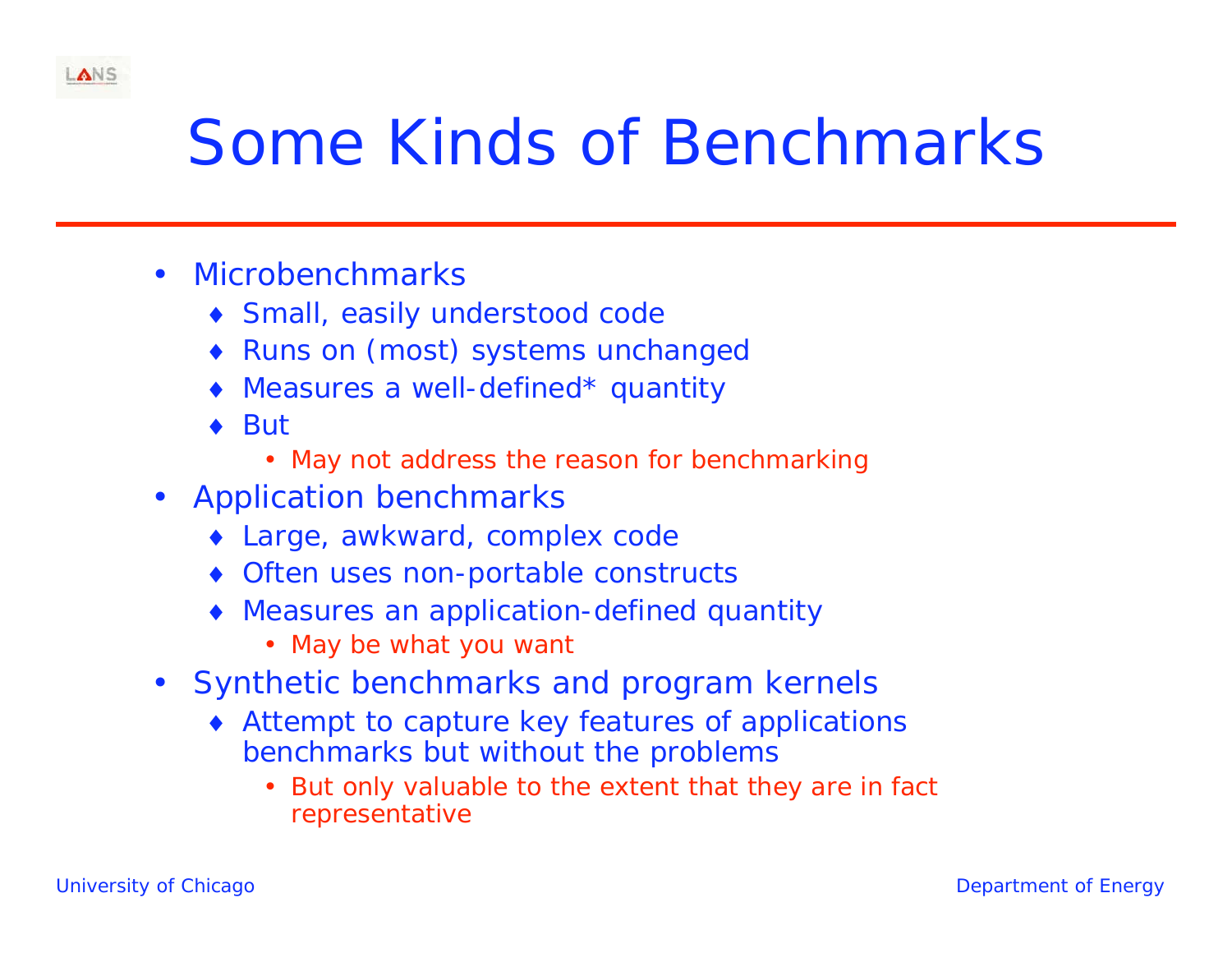

# Example from Parallel Computing

- $\bullet$  Basic measurement of communication performance: latency and bandwidth
	- $\bullet$  Defined by T<sub>c</sub>=s + rn
- Problems:
	- Assumes hardware and software match this model
	- Absolute numbers make it difficult to draw conclusions
		- Important quantity is often the *relative* cost, compared to work
		- A better model may be (s/f) + (r/f)n, scale by floating point speed
			- 8 Increasing processor speed without increasing network speed increases relative communication cost
- Note that for the grid, latency may be dominated by time-of-flight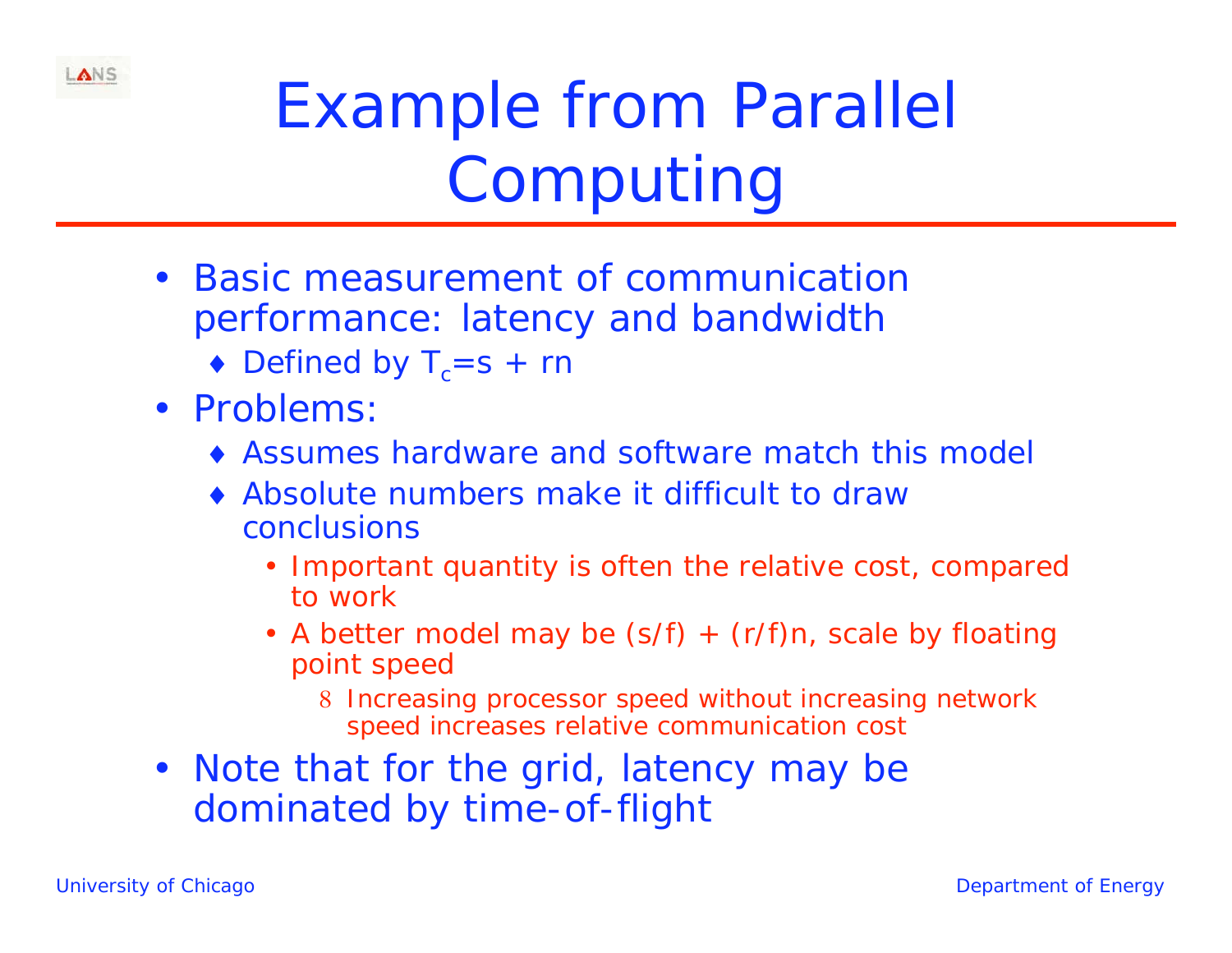

### Problems With Microbenchmarks

- Simplification may change results by activating special-case code
	- Is latency the time to send a 0-byte message?
	- Or is it the coefficient s in the time model  $T_c = s + rn$ ?
		- Which is more useful?
- Reduction may miss important features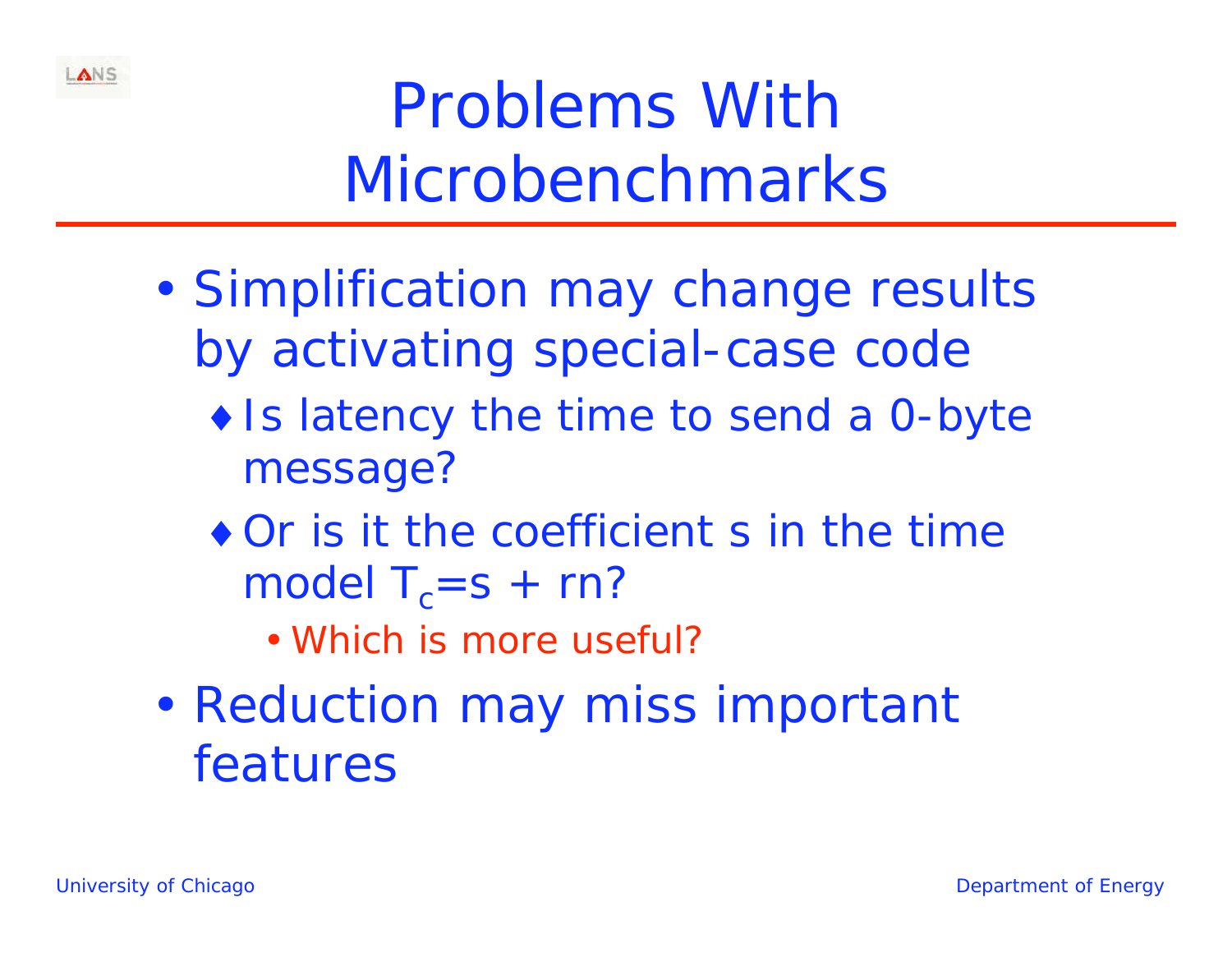



• Sometimes  $T_c = s + r n$  is a good fit...

LANS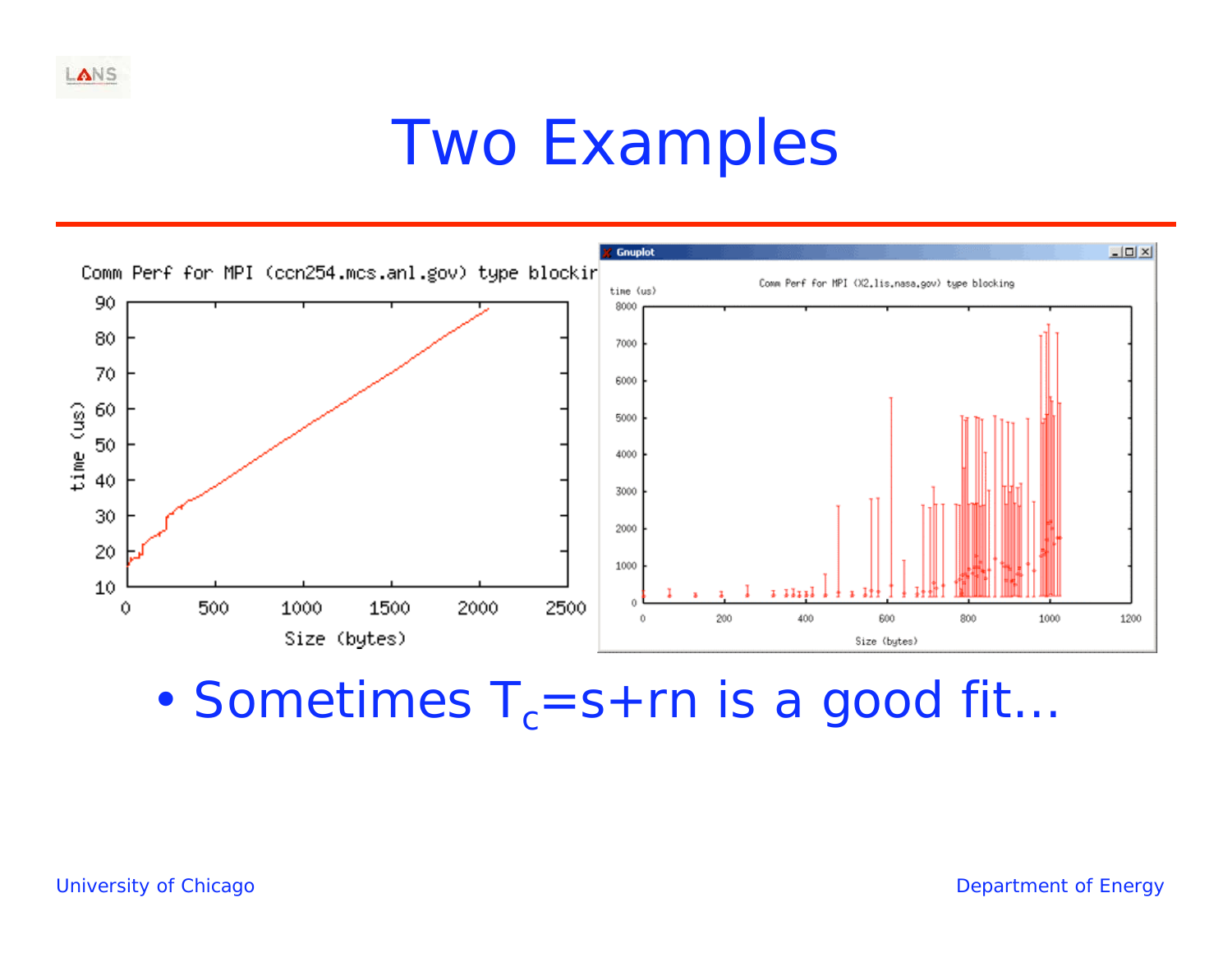### Wrong Communication Model

• The typical model is with a single connection into the network



- Simple and true for many systems, particularly Beowulfs and I/Operipheral-based networks
- Procurements often based on this model
- But…
	- Few applications *require* only communicating with a single partner

**ANS**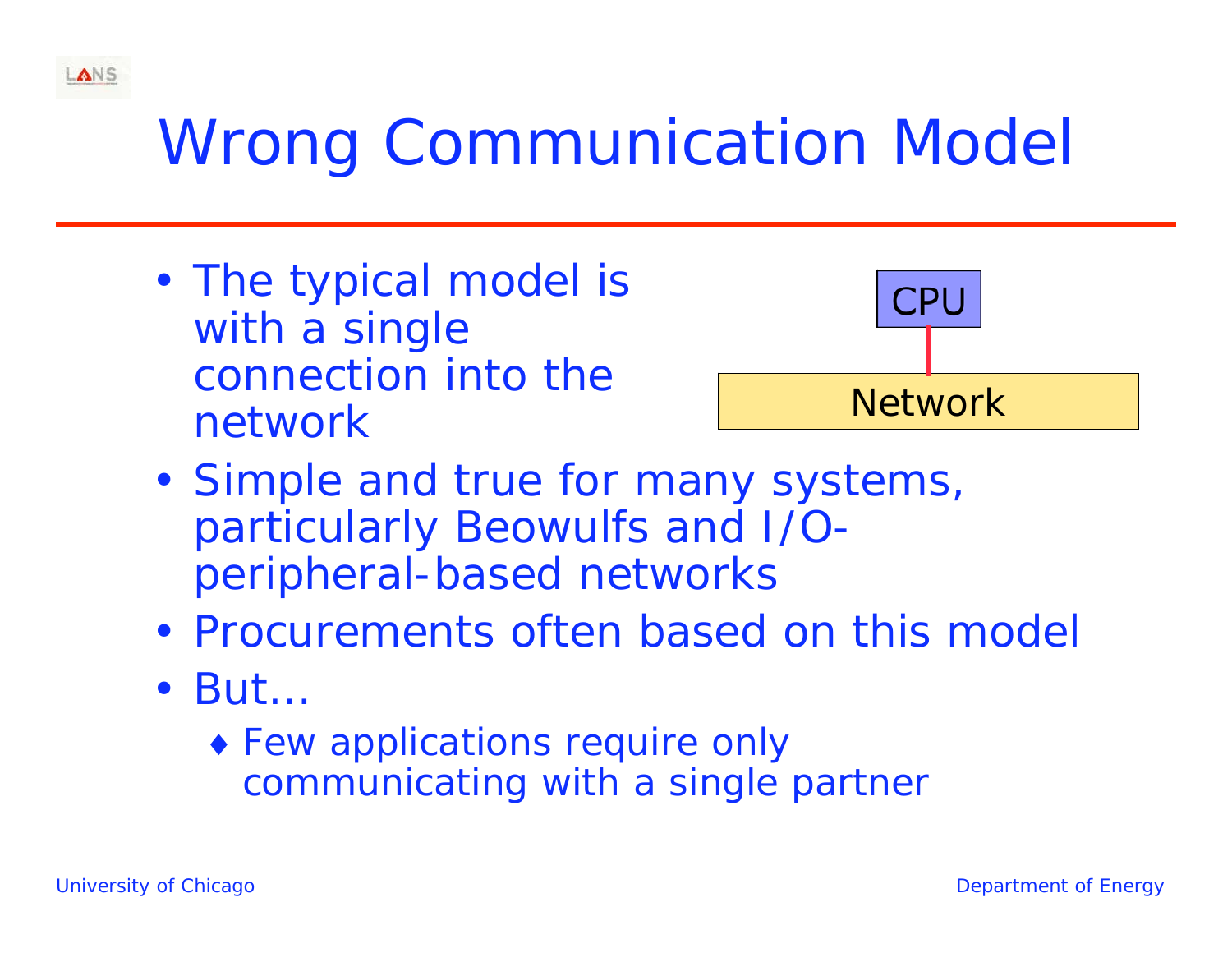

## Measuring the Wrong **Quantity**

#### **Measured MPI Send Bandwidth and Latency**



University of Chicago **Department of Energy**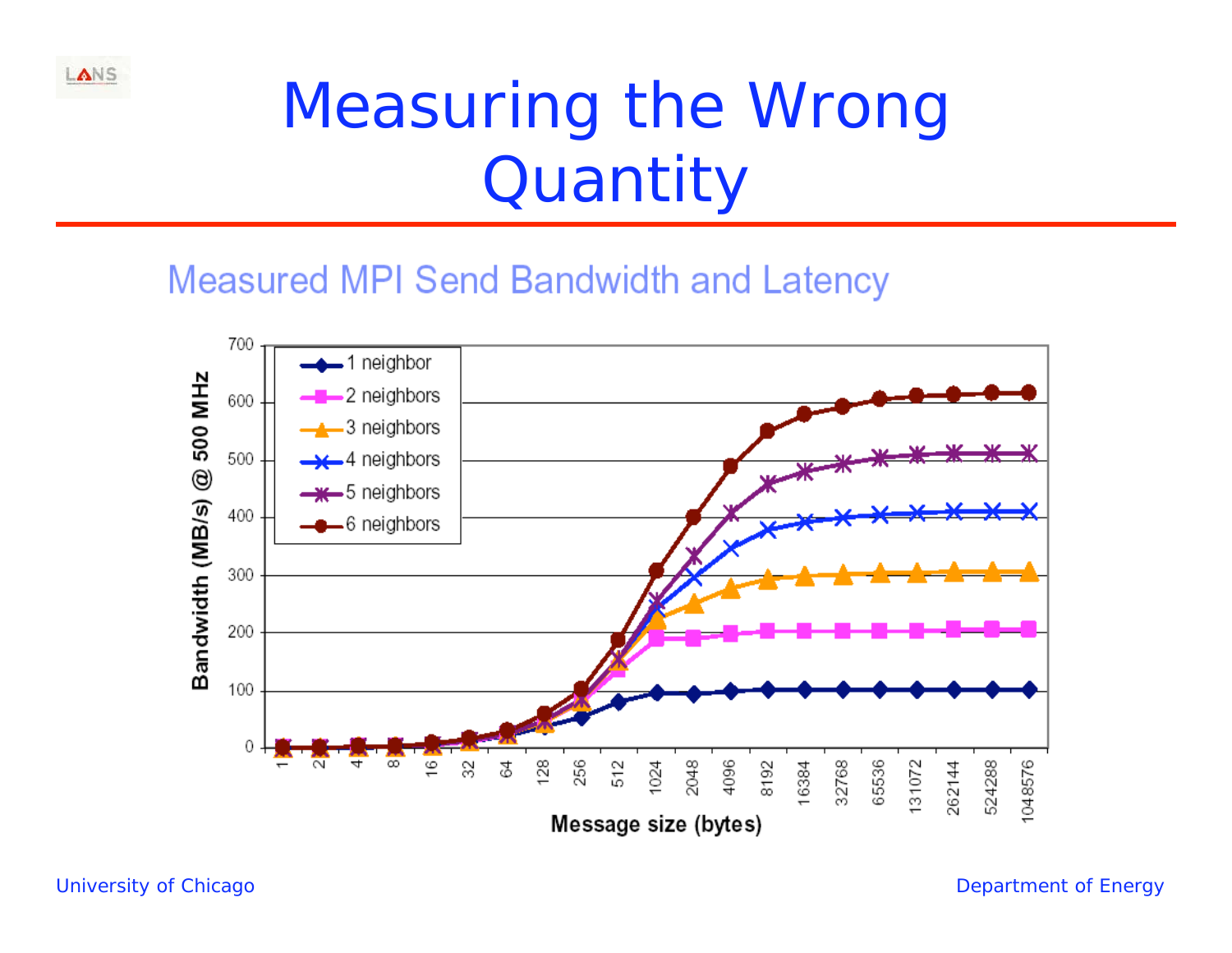

#### Wrong Benchmark Code

- As benchmarks move away from microbenchmarks, the code becomes more subject to design decisions that may not reflect the environment
	- NPB avoided use of MPI topology routines even though much evidence that proper layout is important
	- "Halo exchange" tests may use less efficient code
		- Blocking calls may serialize
		- Misordered nonblocking calls may add overhead
		- Alternatives (e.g., Alltoall) may be semantically equivalent and faster on some platforms
- What are you measuring?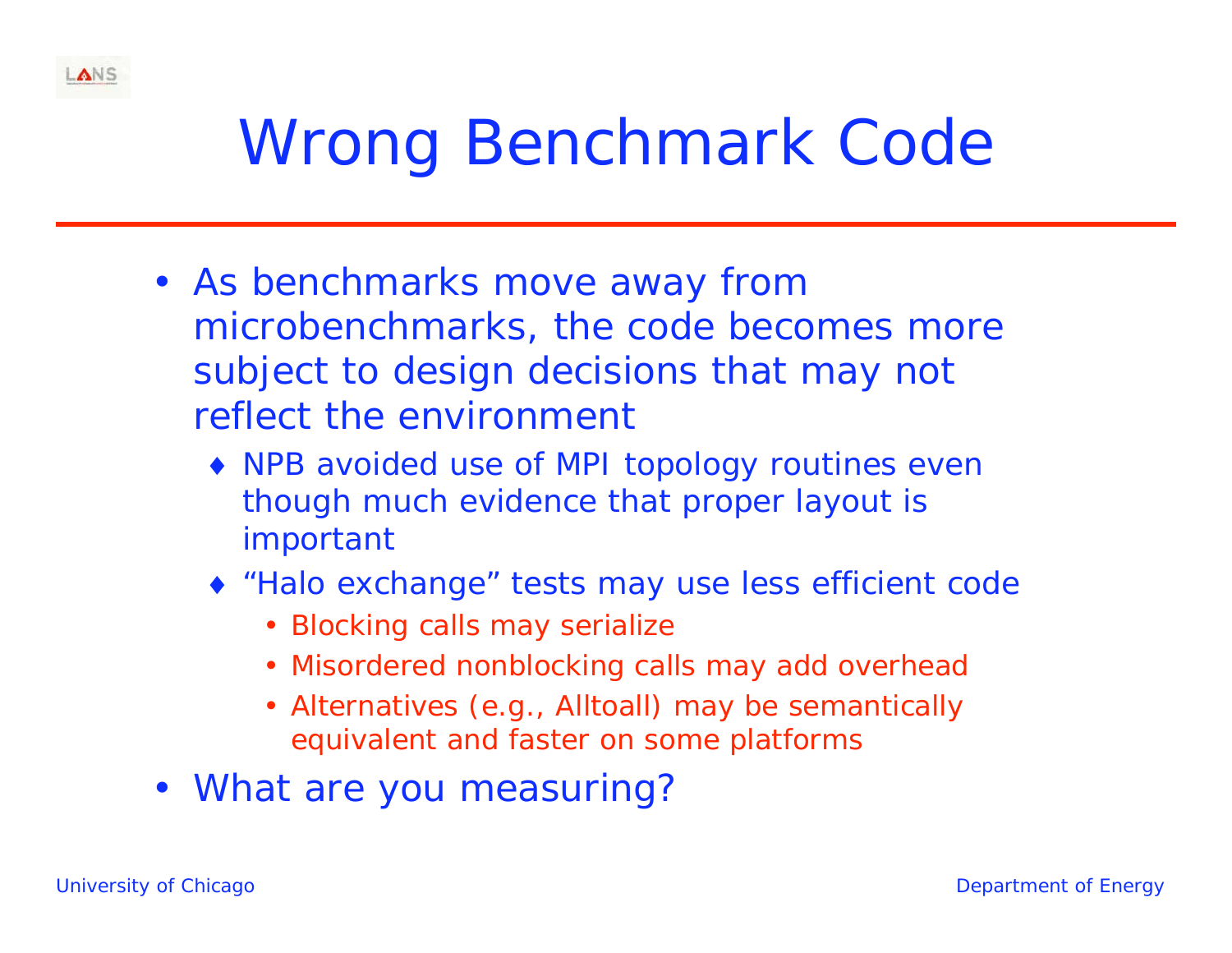

# Wrong Design or Use

- Some benchmarks are designed to compare two or more systems. Many are flawed (to be fair, this is a *very* hard problem)
	- ◆ SPEC
		- Uses geometric mean to produce a single number that is meaningless (but avoids strong effect from outliers)
	- $\triangle$  TPC
		- Artificial set can be gamed
	- Linpack, STREAM
		- Provide precise measurements that are frequently misused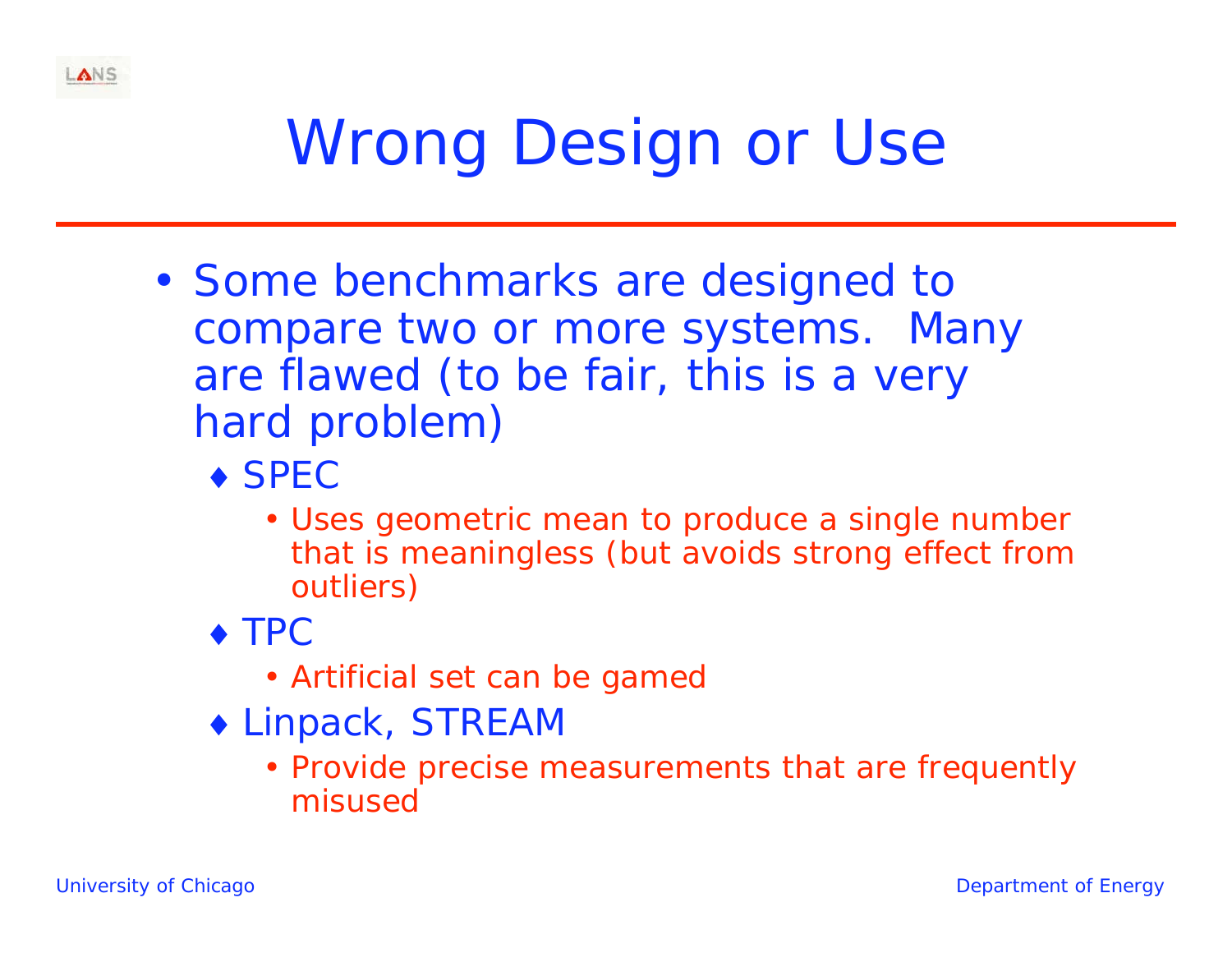

#### Missing Measurements

- Failure in grid applications that require multiple co-scheduled resources is common
	- Increases the cost to applications:
	- Assume an application requires time T, and that the probability that resource i completes is  $p_i$ , and that the application is charged T whether or not the computation completes.
	- The expected cost is  $T(1-p)(1+2p+3p^2+4p^3+...) =$  $T(1+p+p^2+p^3+...) = T(1/(1-p))$ where  $p=1-Iip_i$ ;  $T_{total}\rightarrow\infty$  as  $p\rightarrow 0$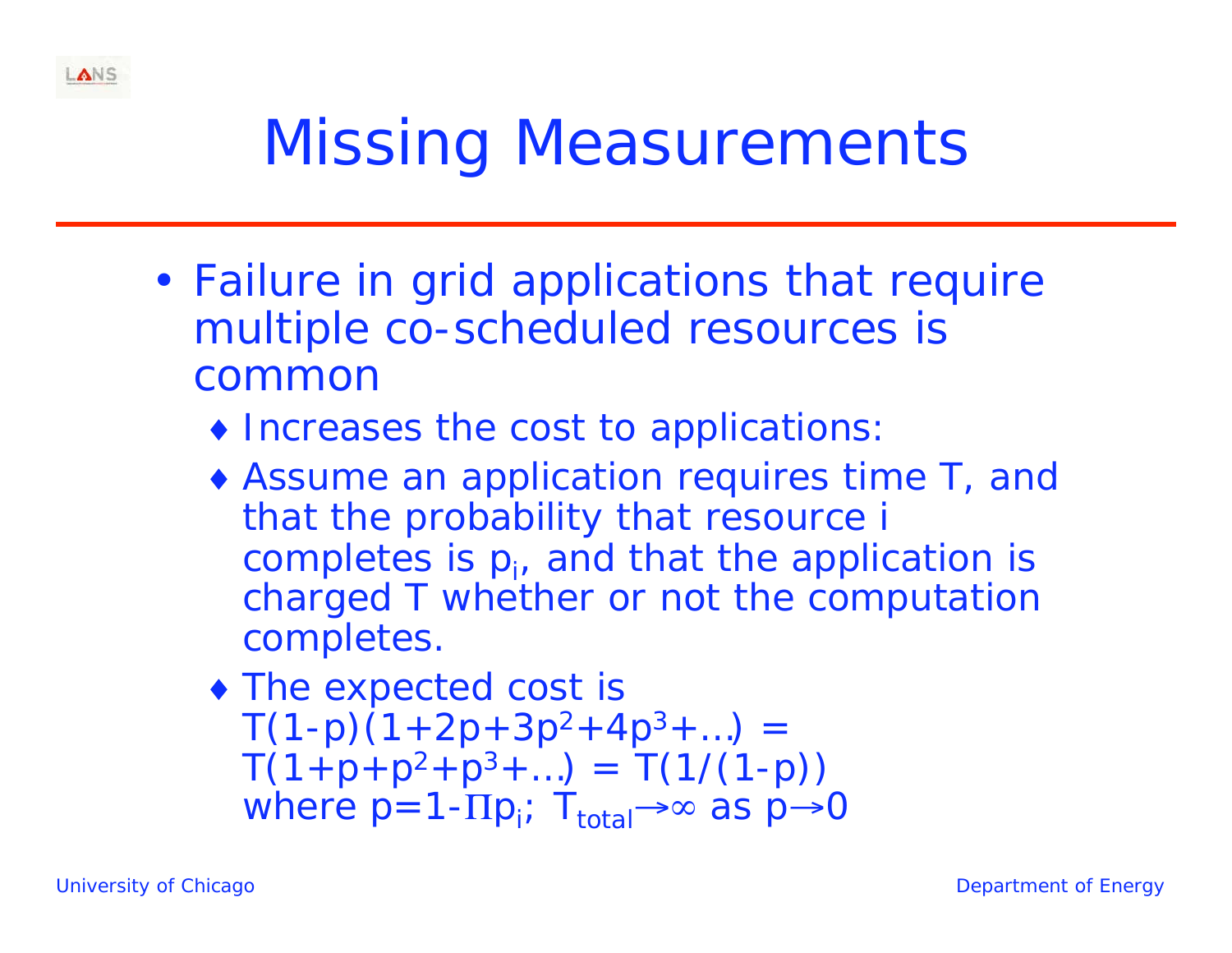#### **ANS**

#### Can We Measure On th Grid?

- Concern: The grid is different because it is constantly changing
	- Thus it is impossible to conduct reproducible experiments
- True (the grid is changing) but irrelevant
	- ◆ Scientists often measure in the field
		- Statistical methods used to design and interpret the experiment
	- The user sees the "real" grid. Measurements in an artificial environment have limited usefulness
- MPP benchmarks are not as clean as you might think…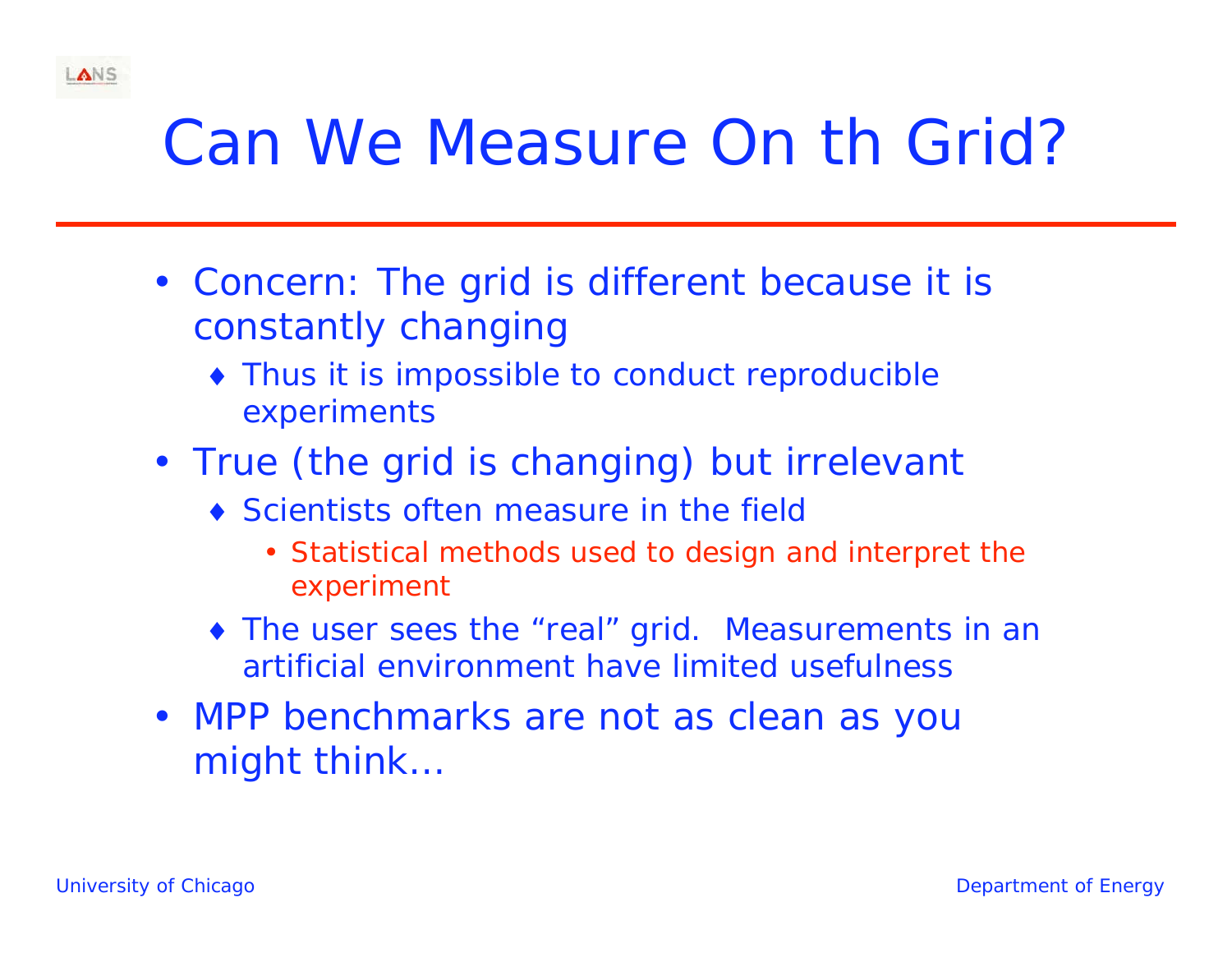

#### Latency and Bandwidth

- This example shows a reasonable match to the standard formal  $T_c = s + rn$
- Still a few anomalies (512 and 1024 bytes) but not too serious.
- Suggests that we report only s and r

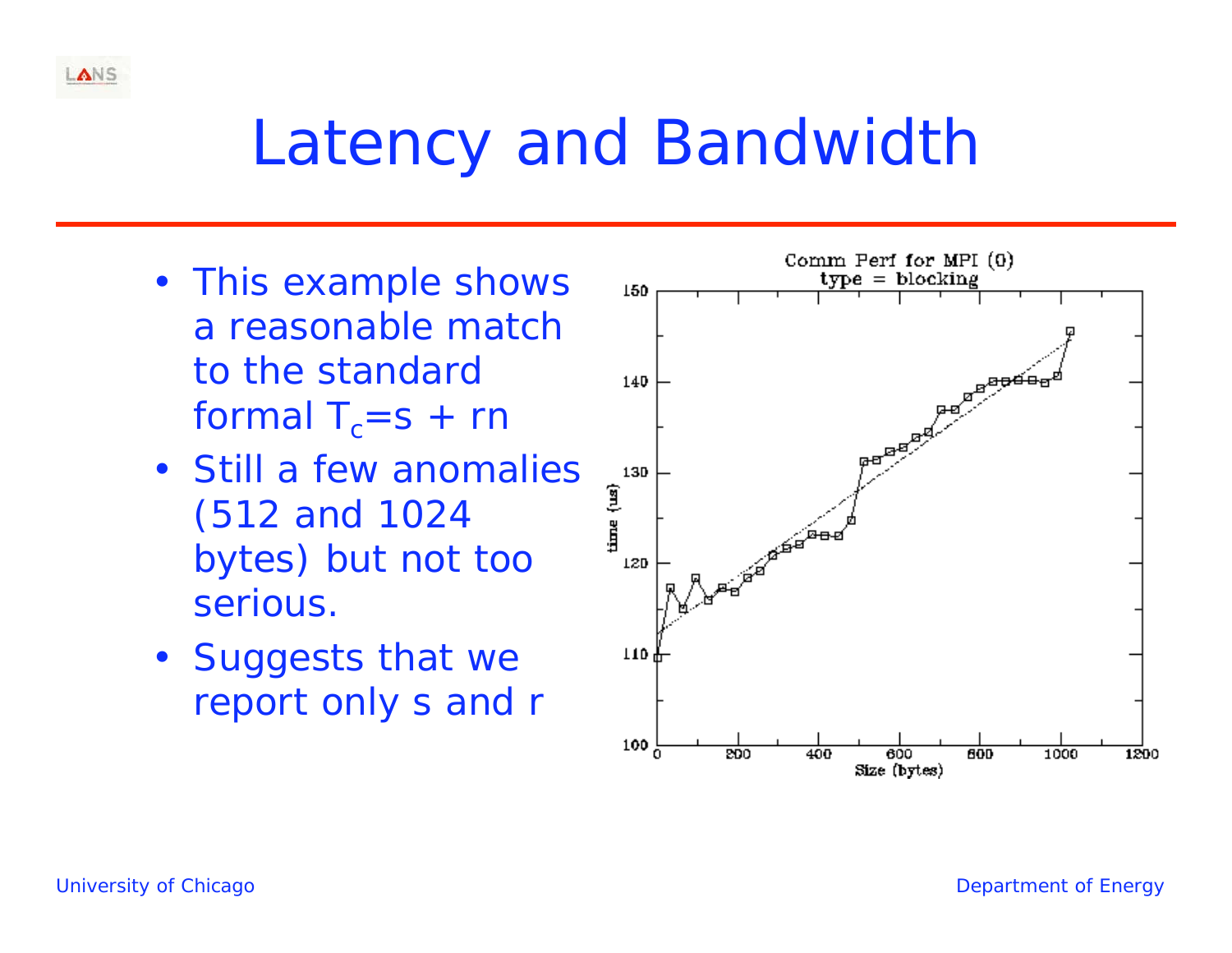#### Is Latency the 0-byte Time?

- $\bullet$  What is the right definition of latency?
	- To be used in engineering applications, it is the parameter s in T  $=$  s + rn, not the time to send a zero byte message
	- ◆ How many applications depend on rapidly sending zero-byte messages?
- $\bullet$  (Note the poor fit, even though from 128 bytes, the performance is nearly linear)

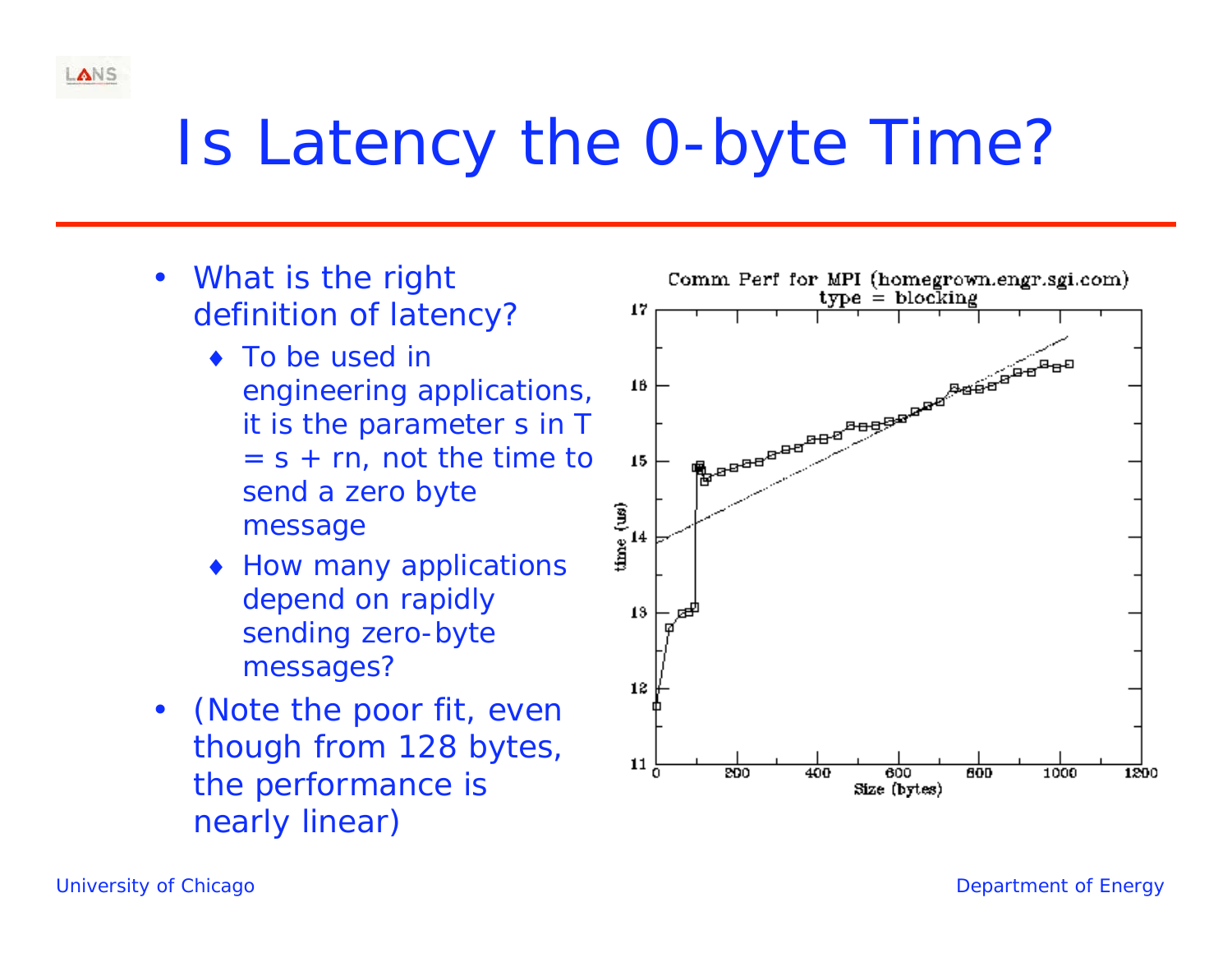

- Latency number is not far off
- $\bullet$  Bandwidth is essentially infinite
- Two algorithm method
	- Clearly the switch should happen earlier, at least for this test
	- The benchmark implicitly assumes a single algorithm implementation



ANS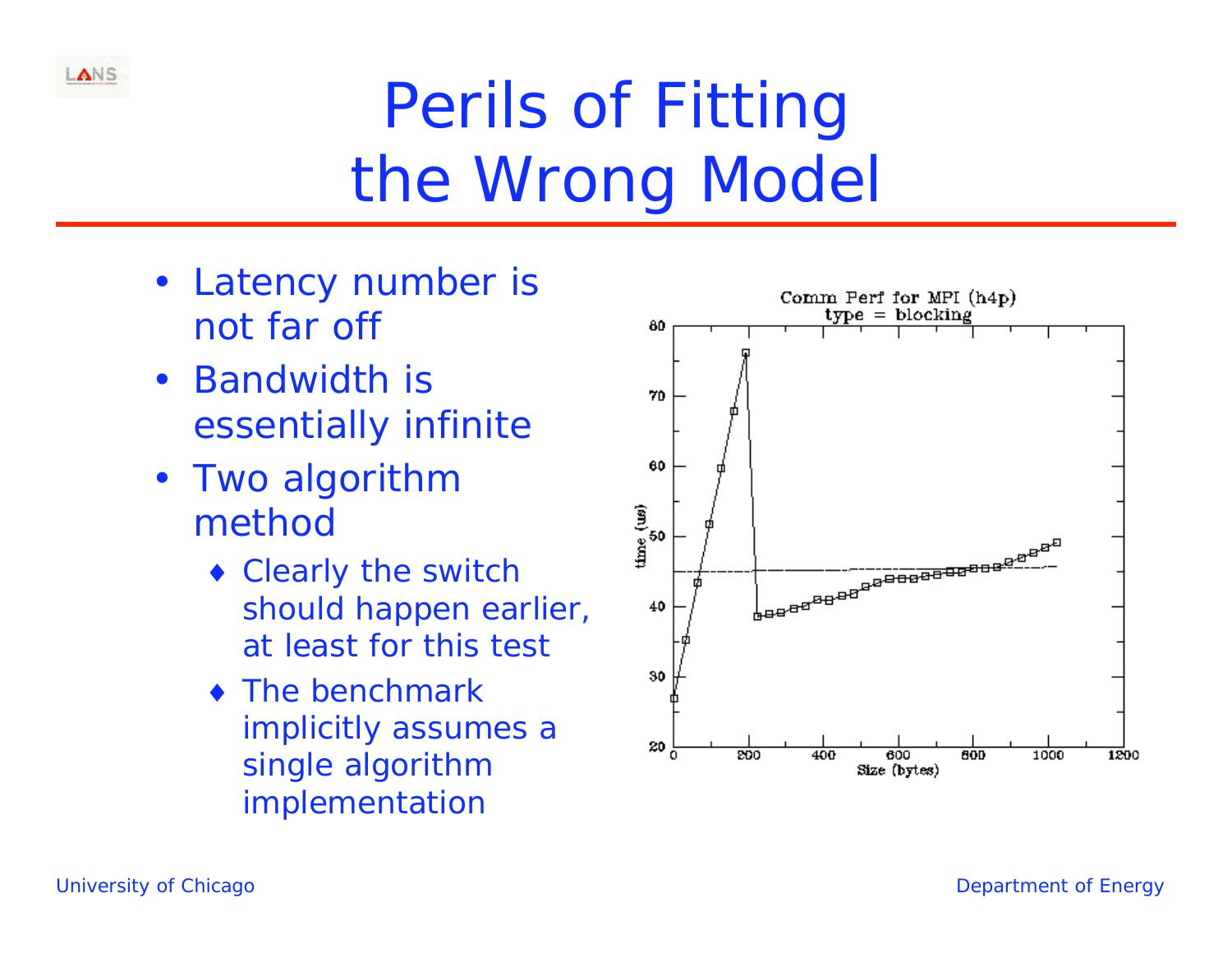

### Comments on Benchmark **Results**

- Single number benchmarks are very convenient — easy to discuss and relatively easy to analyze
- But:
	- Single number benchmarks rely heavily on a well-defined number that fits the calculation and environment
	- **If you don't know for sure, you need** to confirm the model
		- Almost always good to collect more data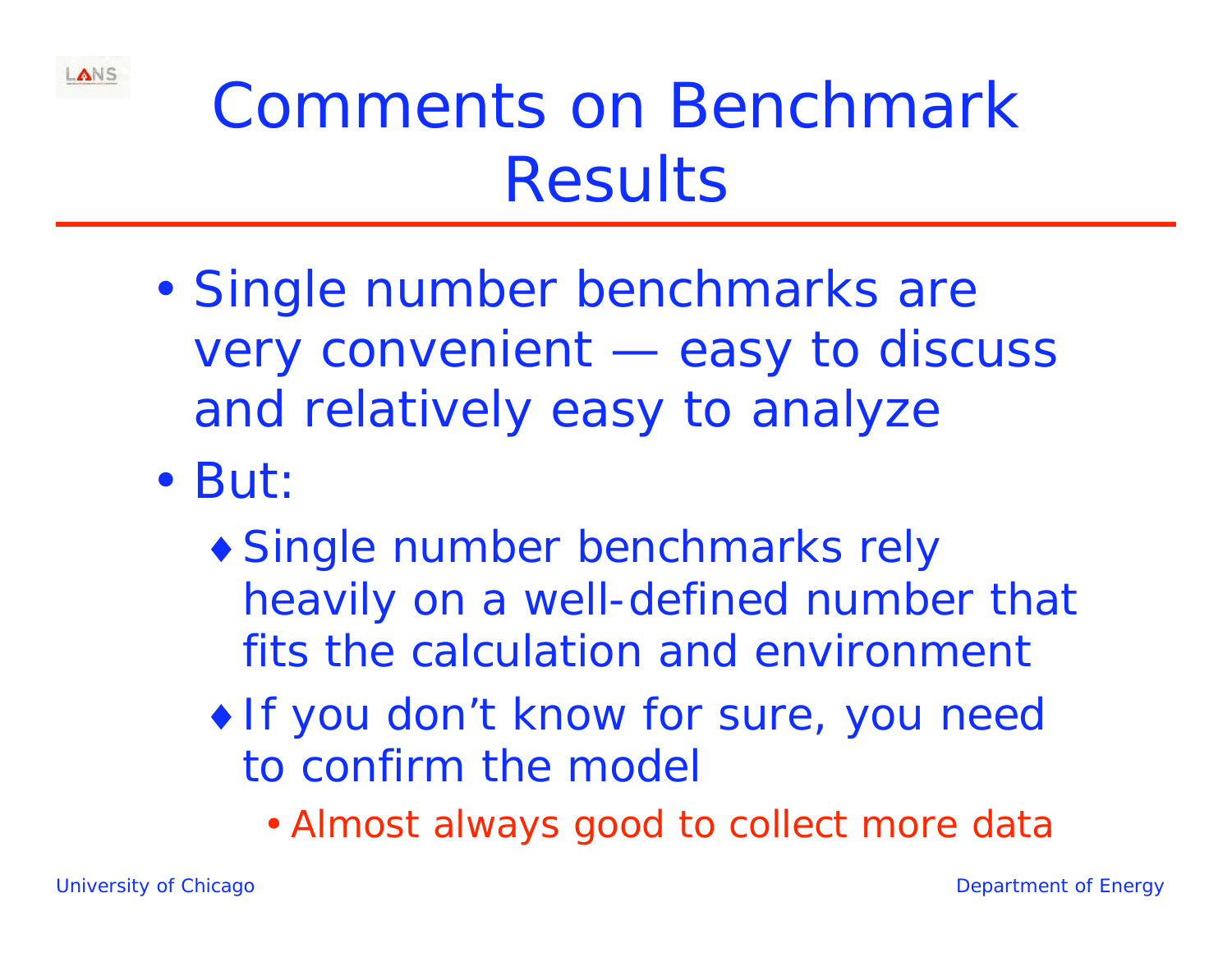#### LANS

#### Even Simple Parallel Computing Benchmarks can Give Complex Data

- • Typical cluster benchmark
	- Note minimum time is (reasonably) well behaved
	- Wide variations
- $\bullet$  For purposes of tuning *best* case performance, the minimum times are useful
- • But the user sees some average (depending on application)

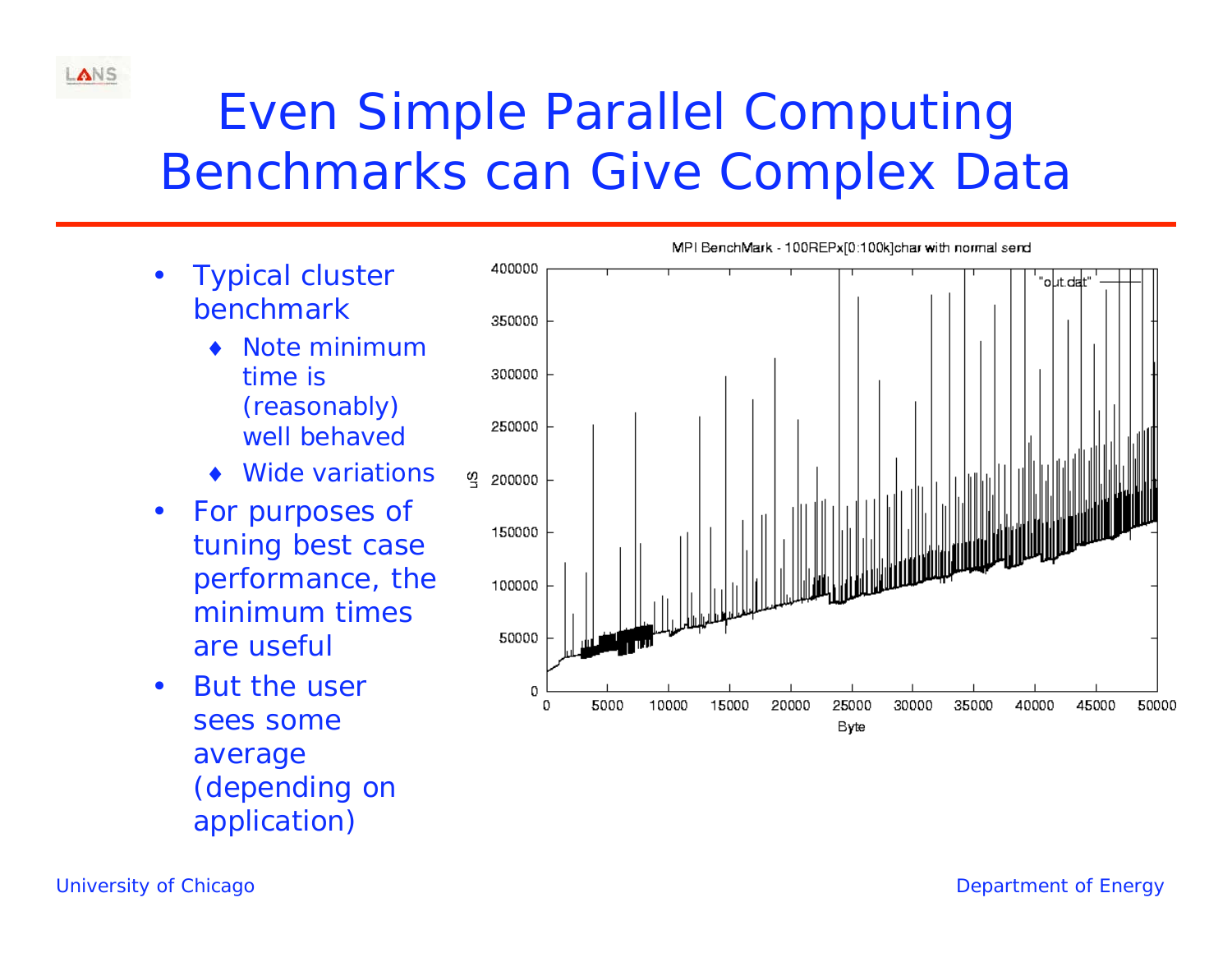

- • End-to-End Benchmarks
	- ◆ Strong effect from "last meter" (poor I/O to disk; saturated memory system; misconfigured interior network)
	- Must isolate effects
		- Lets corrections can be made
		- Proper experimental design can help
		- Must include interaction effects (multifactor experiments)
- $\bullet$  Lack of Reproducibility
	- Benchmarks on the grid are experiments in the field
		- Impossible to control all factors
		- Experiments must have a valid *statistical* design
		- No "instant gratification" benchmarks
- $\bullet$  Lack of Established Applications
	- What should we measure?

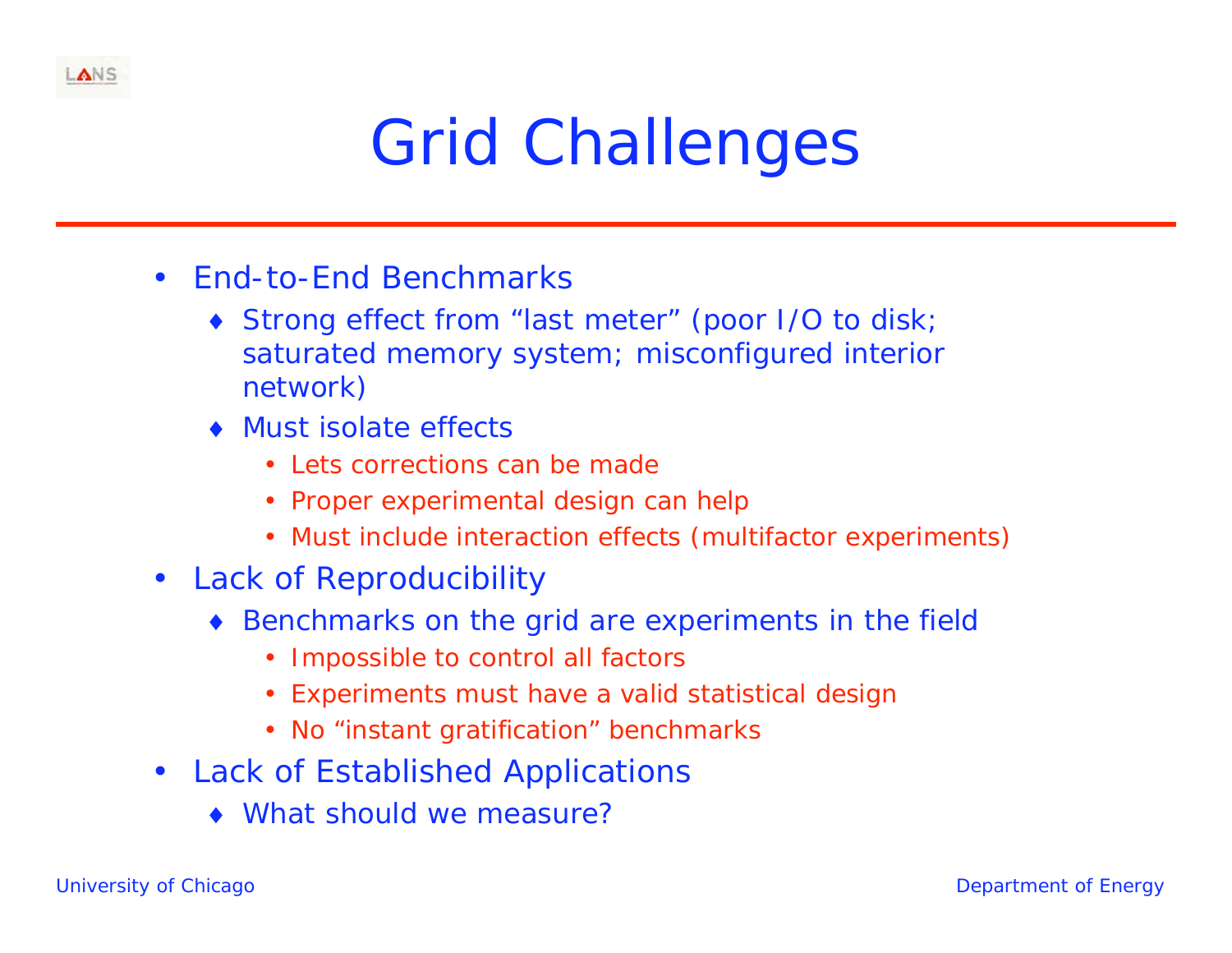

# What Can We Conclude About Grid Benchmarks

- $\bullet$  Determine critical application classes and how performance impacts their success.
	- ◆ Derive benchmark needs from these
	- Measurements and predictions must include uncertainty
- Grid simulations are needed for reproducible, controlled experiments
	- Understand effects and provides a way to evaluate new methods
	- Counterpart to lab experiments
- "Live" Grid performance measurements based on good experimental design
	- Must use good statistical design
	- CS curriculum needs a course in statistics; Lilja's book is a good place to start
- Include measures of tool usability
	- Anyone remember Veronica? Gopher?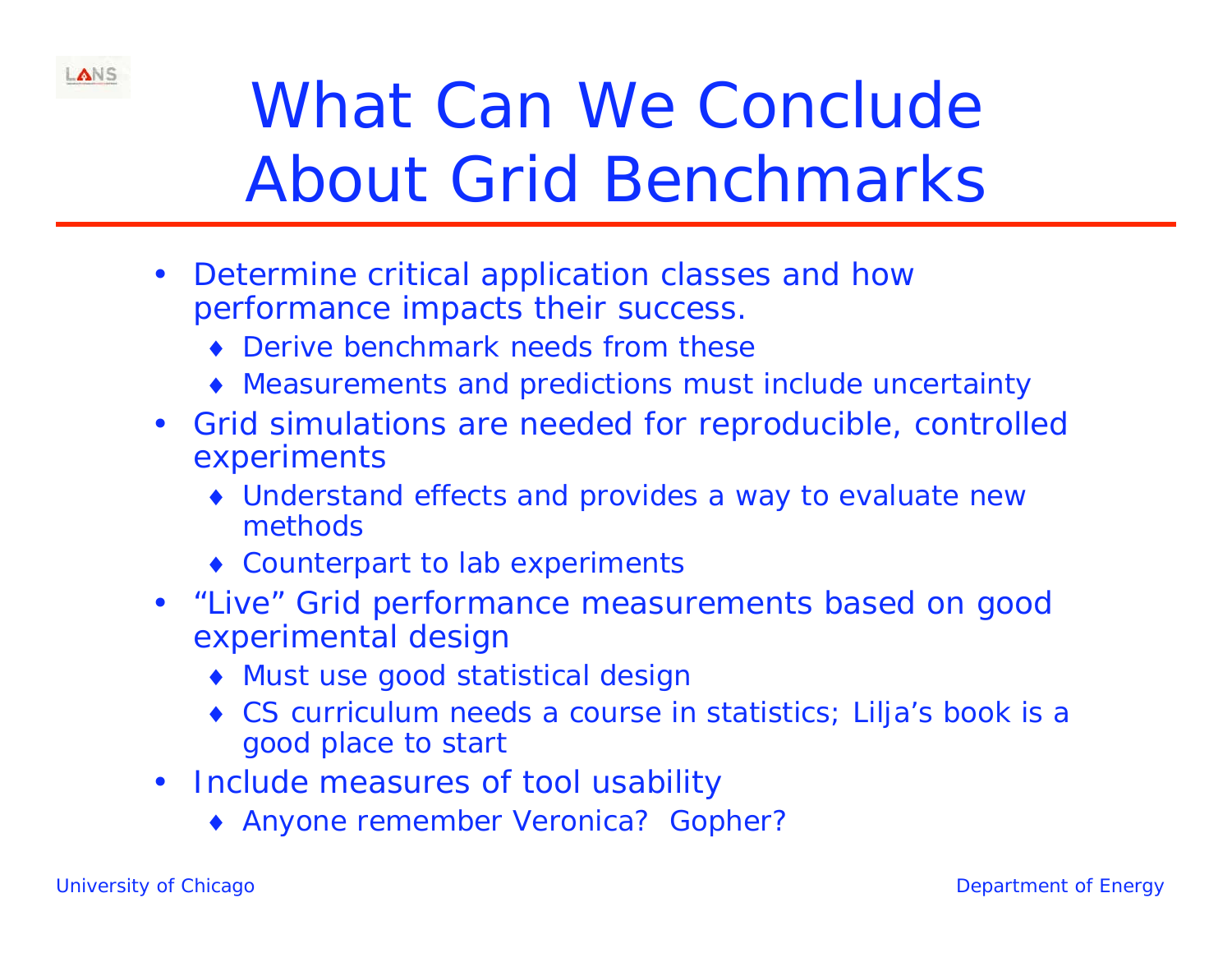#### 12 Ways to Fool the Masses

- 1. Quote UDP with now contention control against TCP
	- •Only a few people are using the grid at any time
- 2. Quote performance figures for basic operations, not the entire application
	- •Its hard to run a full grid application
- 3. Quietly employ experts to build and run the grid application
	- • It is difficult to work around the many system problems, so use experts. Don't alarm the audience, however
- 4. Adjust the problem size to achieve the best performance
	- •Performance may vary with size
- 5. Quote performance results projected to a full size grid
	- • Few if any labs can afford a grid testbed, and it is very difficult to arrange coordinated access to grid resources

LANS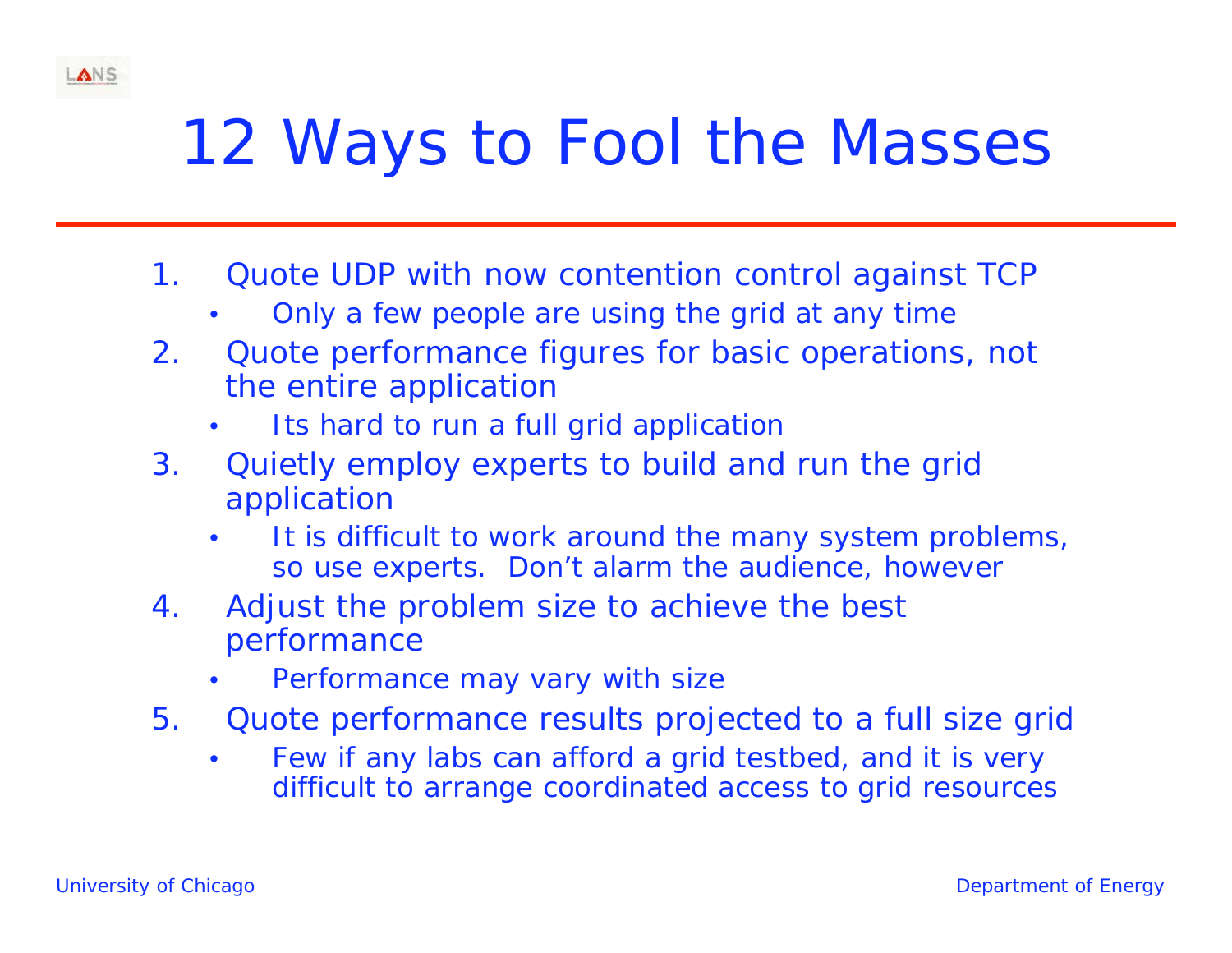

#### 12 Ways (continued)

- 6. Compare against unoptimized code on a fast machines connected with the fastest network
	- •It's impressive to show that your code is faster than results on a bigger, faster grid
- 7. For direct comparison, compare against an old code on an obsolete system
	- •A parameter study on a grid can easily run 100 x faster than a Beowulf cluster (if that is the original, 486-based cluster)
- 8. When counting operation rates (e.g., data rates), count all data moved anywhere instead of using the most efficient algorithm
	- • There's nothing like a few extra GB of data to improve grid utilization
- 9. Quote performance in terms of utilization, speedup, or  $ops/{\{\$\&\}\&\{\} }$ 
	- •These sound better and they're easy to achieve by adding extra work
- 10. Mutilate the application and algorithm to fit the grid architecture
	- •Avoid latency issues by recomputing. Make massive copies of data.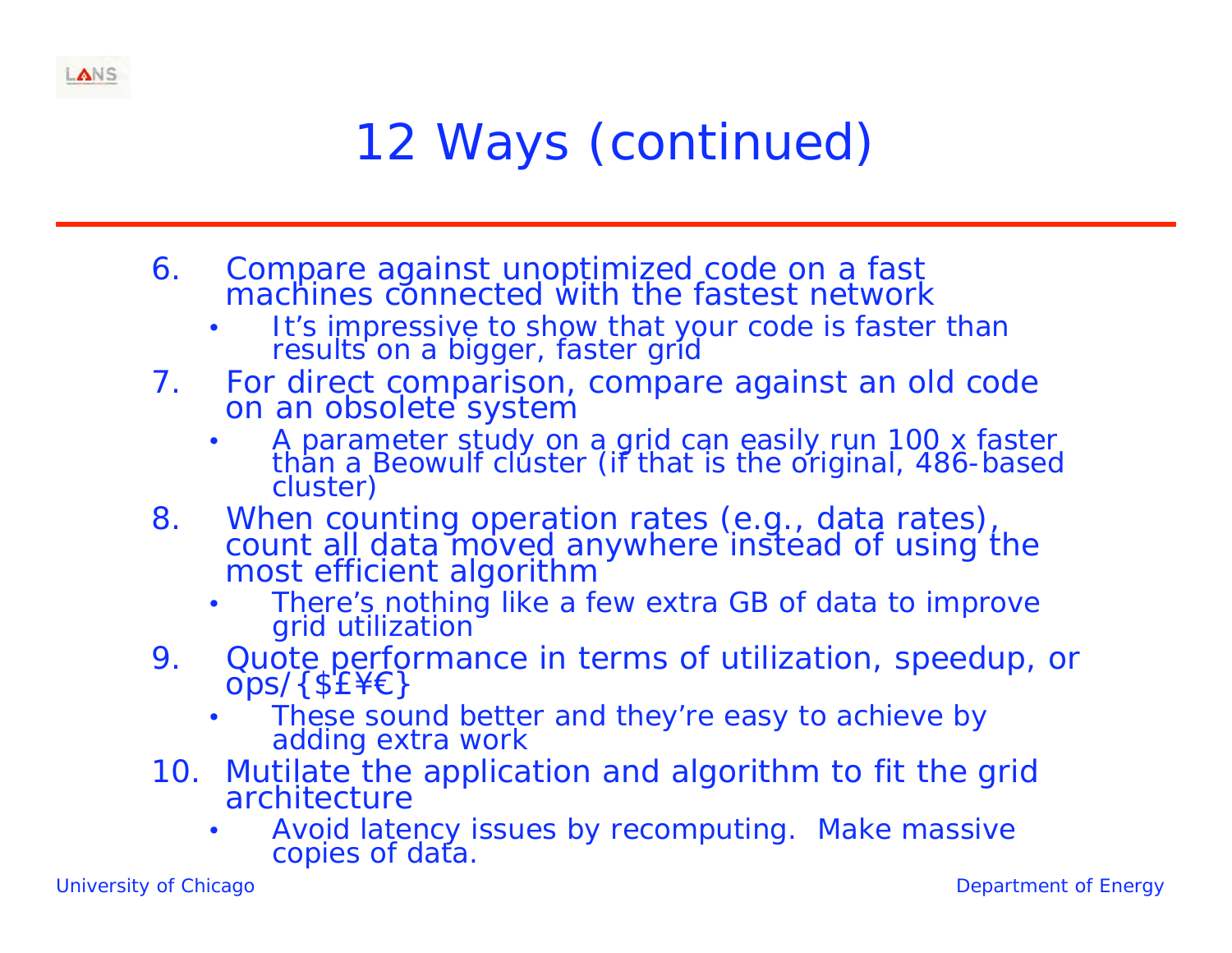

#### 12 Ways (continued)

- 11. Measure times on a dedicated grid testbed with security turned off and compare against measurements in a busy, shared environment with security
- 12. If all else fails, show pretty pictures and animated videos, and don't talk about performance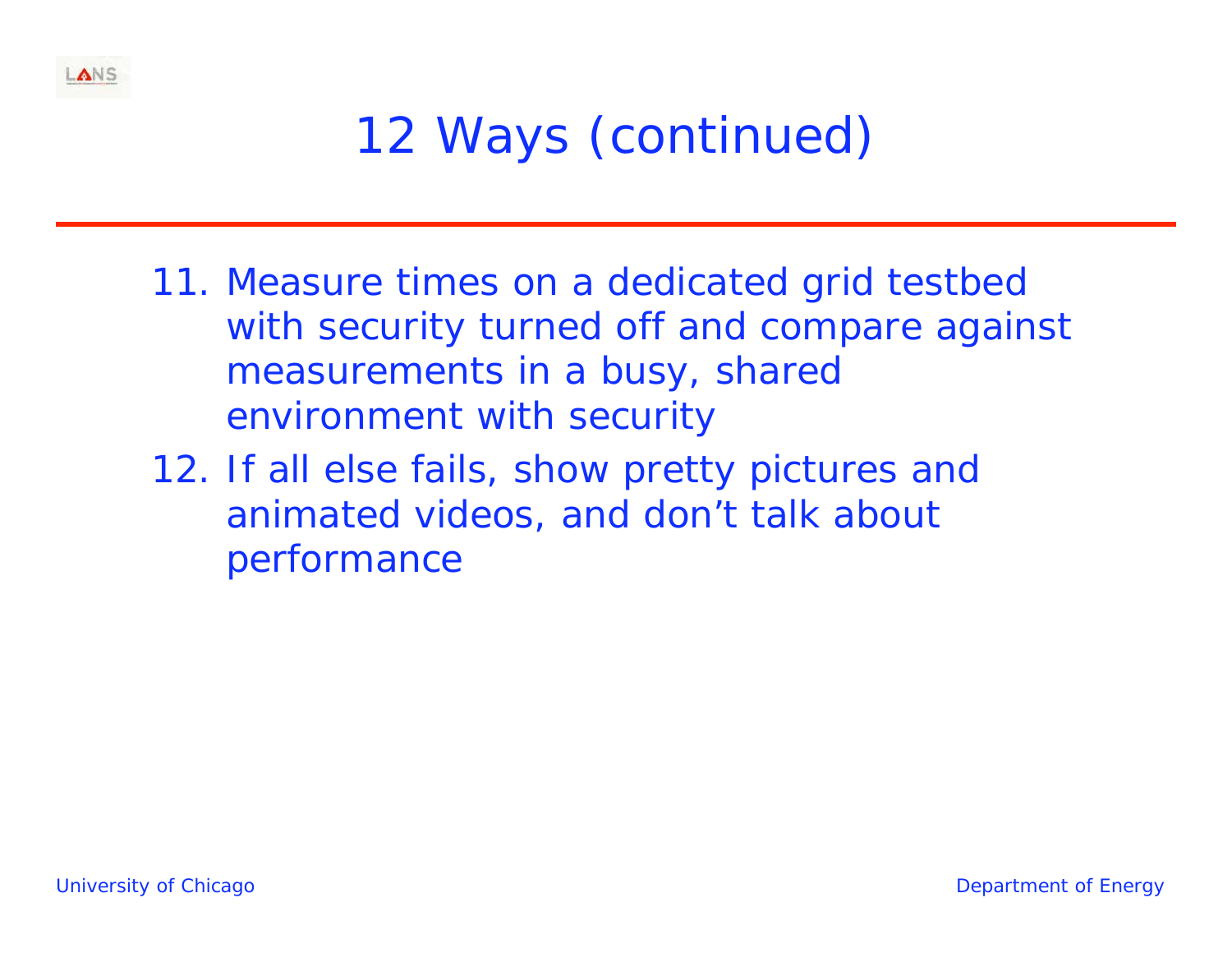### 4 More Ways

- 1. Ignore all cases that failed
	- •Users just want to know what succeeded
- 2. Quote results for an API, even if different implementations of the API have different semantics (and hence perform different operations)
	- • Common for I/O operations elsewhere, why should we be any different?
- 3. Confound intra- and inter-grid experiments
	- •Who needs those inter (or intra) grid systems?
- 4. Quote results with no estimate of experimental error
	- •No one else does, why should we?